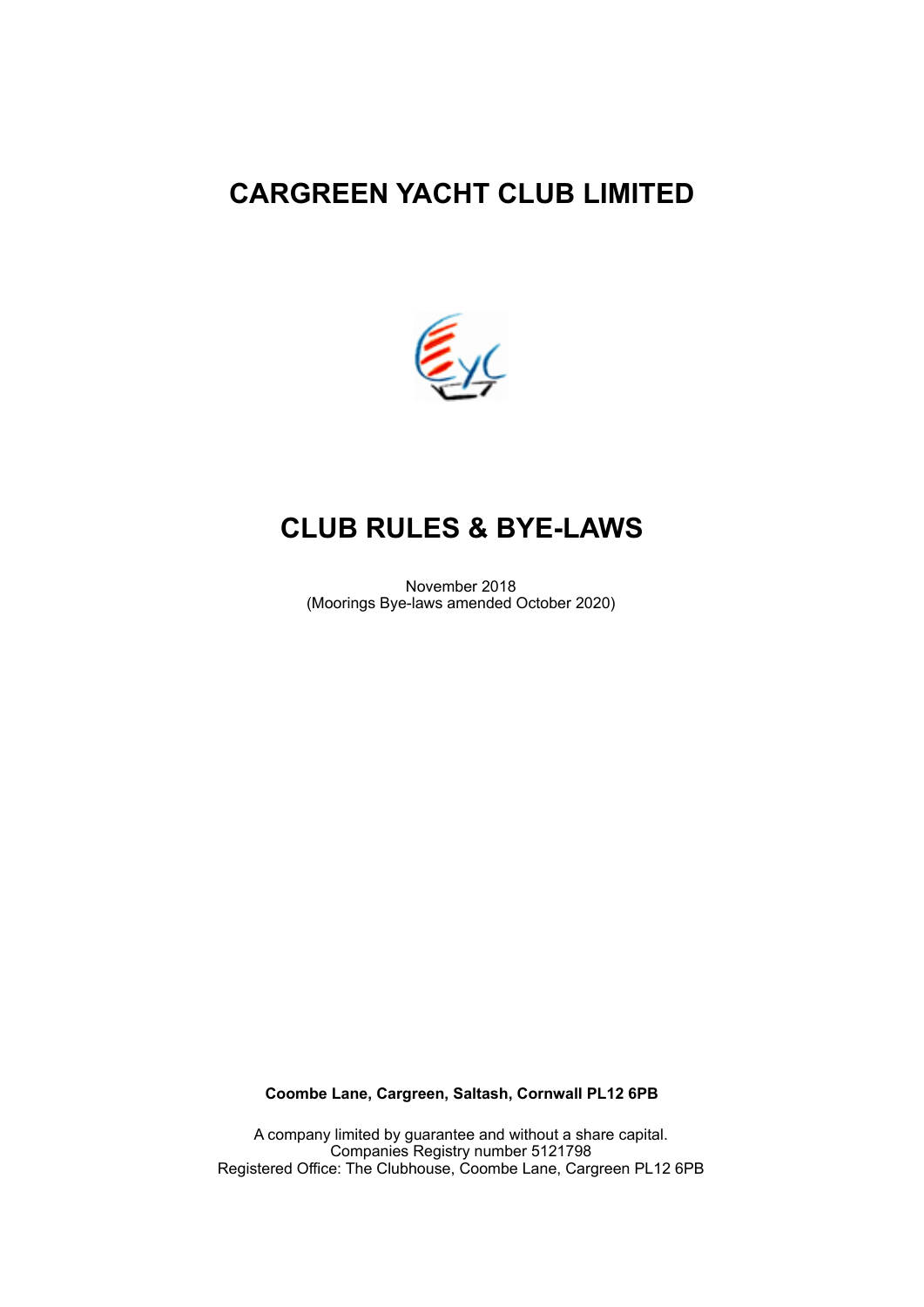## **Contents**

- 1. Rules, Bye-laws and Compliance
- 1.1 Club Rules
- 1.2 Bye-laws
- 1.3 Members' Compliance
- 2. Membership
- 2.1 Categories of Voting Membership
- 2.2 Categories of Non-Voting Membership
- 2.3 Active Sailors
- 2.4 Geographical Area
- 2.5 Admission of Members
- 2.6 Members' Addresses
- 2.7 Data Protection Act 1998
- 2.8 Retirement from Membership
- 2.9 Use of Club Premises
- 3. The Management of the Club
- 3.1 Duties of the Committee
- 3.2 Managers and Sub-Committees
- 3.3 Bye-laws
- 3.4 The Committee
- 3.5 The Vice Commodore and Rear Commodore
- 3.6 Broad Pennants
- 3.7 Election
- 3.8 Honoraria
- 3.9 Members' Issues
- 3.10 Members' Attendance at Committee Meetings
- 3.11 Complaints
- 3.12 Dispute Resolution Procedure
- 3.13 Disclosure
- 3.14 Agents of the Club
- 4. Entrance and Subscription Fees
- 4.1 Entrance, Subscription & Moorings Fees
- 4.2 Arrears of Subscriptions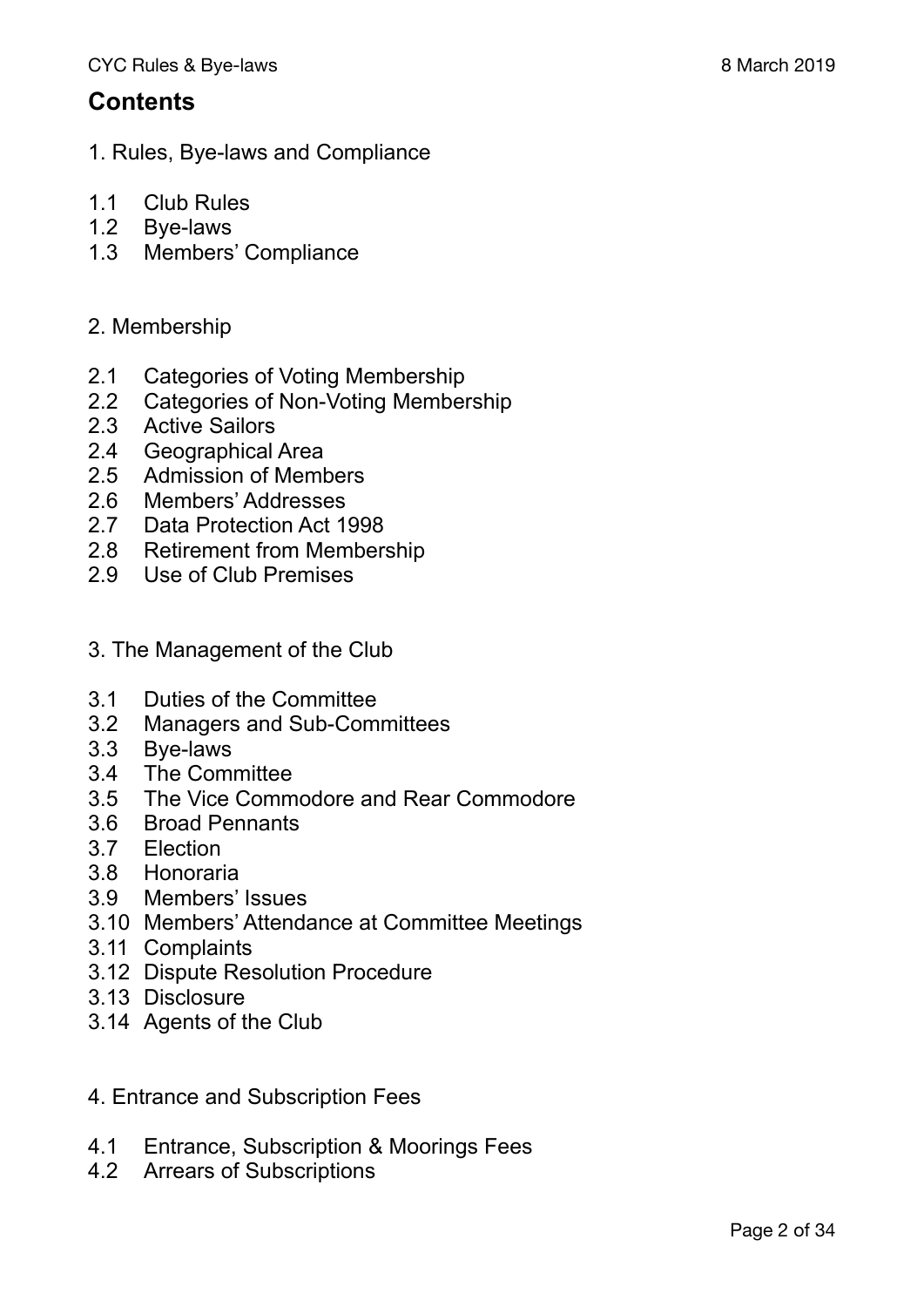- 5. Clubhouse and Site
- 5.1 Clubhouse and Site
- 5.2 Expulsion
- 5.3 Visitors
- 5.4 Damage to Club Property
- 5.5 Limitation of Club Liability
- 5.6 Hire of Clubhouse
- 5.7 Abandoned Property
- 6. Purchase and Supply of Excisable Goods
- 6.1 Wholesale Purchase
- 6.2 Age Limits
- 6.3 Opening Times
- 6.4 Payments & Profits
- 6.5 Accounts

Bye-Laws

Moorings Bye-Laws Clubhouse and Site Bye-Laws Boatwatch Bye-Laws Bye-Laws on the Use of Club Boats

**Policies** 

Data Privacy Policy Abandoned Boat Policy Equality Policy (to be established) Health & Safety Policy (maintained as a separate document)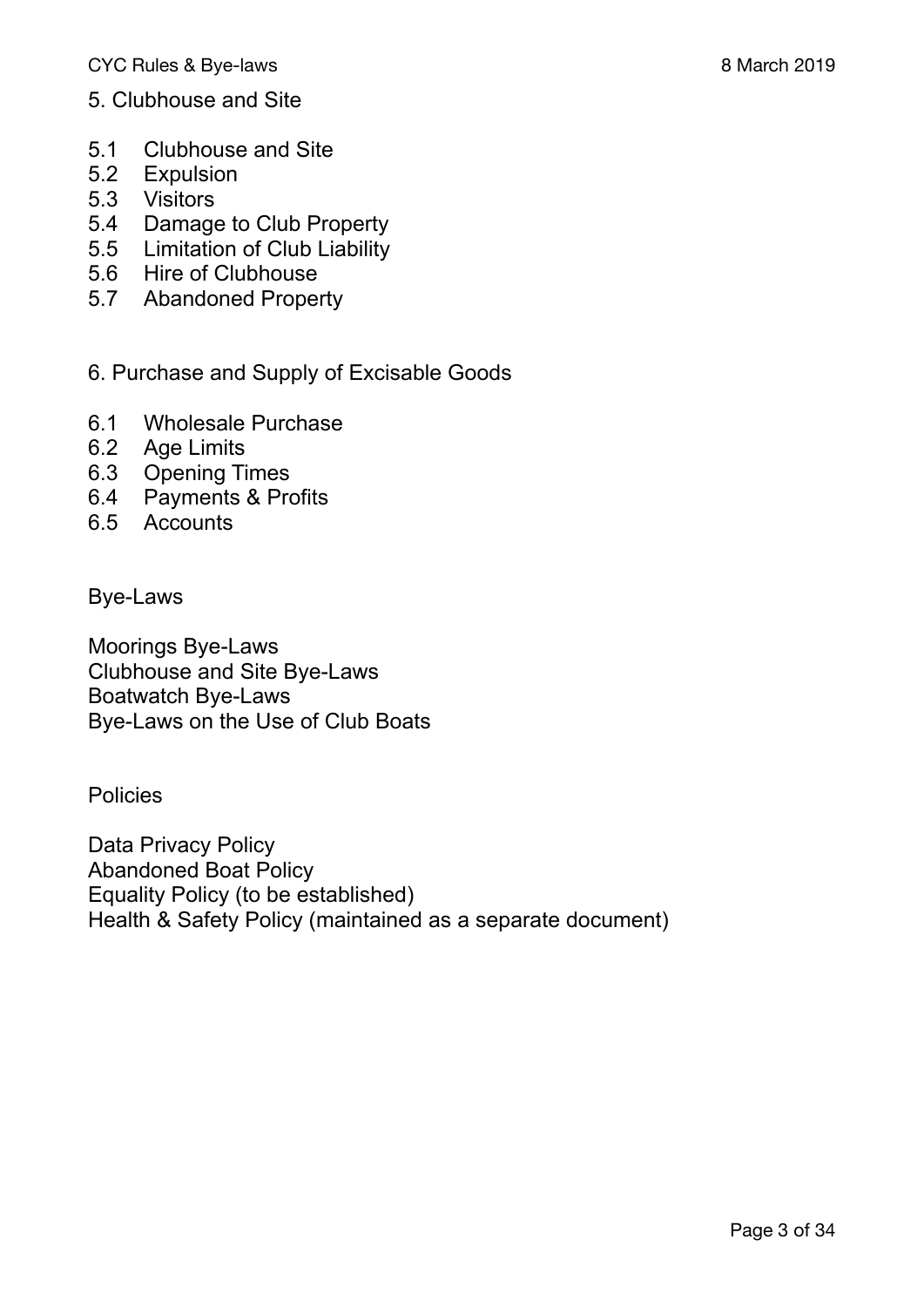### **SECTION 1 –** *Rules, Bye-laws and Compliance*

**1.1 Club Rules.** The Articles of Association (Arts. 14, 57 & 58) of the Cargreen Yacht Club Ltd. provide that Club Rules be adopted only by resolution at an Annual General Meeting of the Company or by Special Resolution of the Company in general meeting.

However, in very exceptional circumstances, the Committee may amend them by posting such amendment in the Clubhouse. The amendment would then have the force of a rule until the next Annual General Meeting.

**1.2 Bye-laws.** The Articles of Association (Art. 59) also authorise the Committee to make bye-laws as it shall from time to time determine.

At present there are Clubhouse & Site, Moorings and Boatwatch Bye-laws and Health & Safety, Data Privacy and Abandoned Boat Policies. In general, Policies are the Club's implementation of of statutory requirements including the requirement to have a policy.

Such bye-laws shall remain in effect unless amended by vote at an Annual General Meeting.

**1.3 Members' Compliance.** The Articles of Association (Arts 10, 12 and 13) describe members' expected compliance with the Club's Rules and Byelaws, punctual payment of fees, and general conduct, and penalties for default.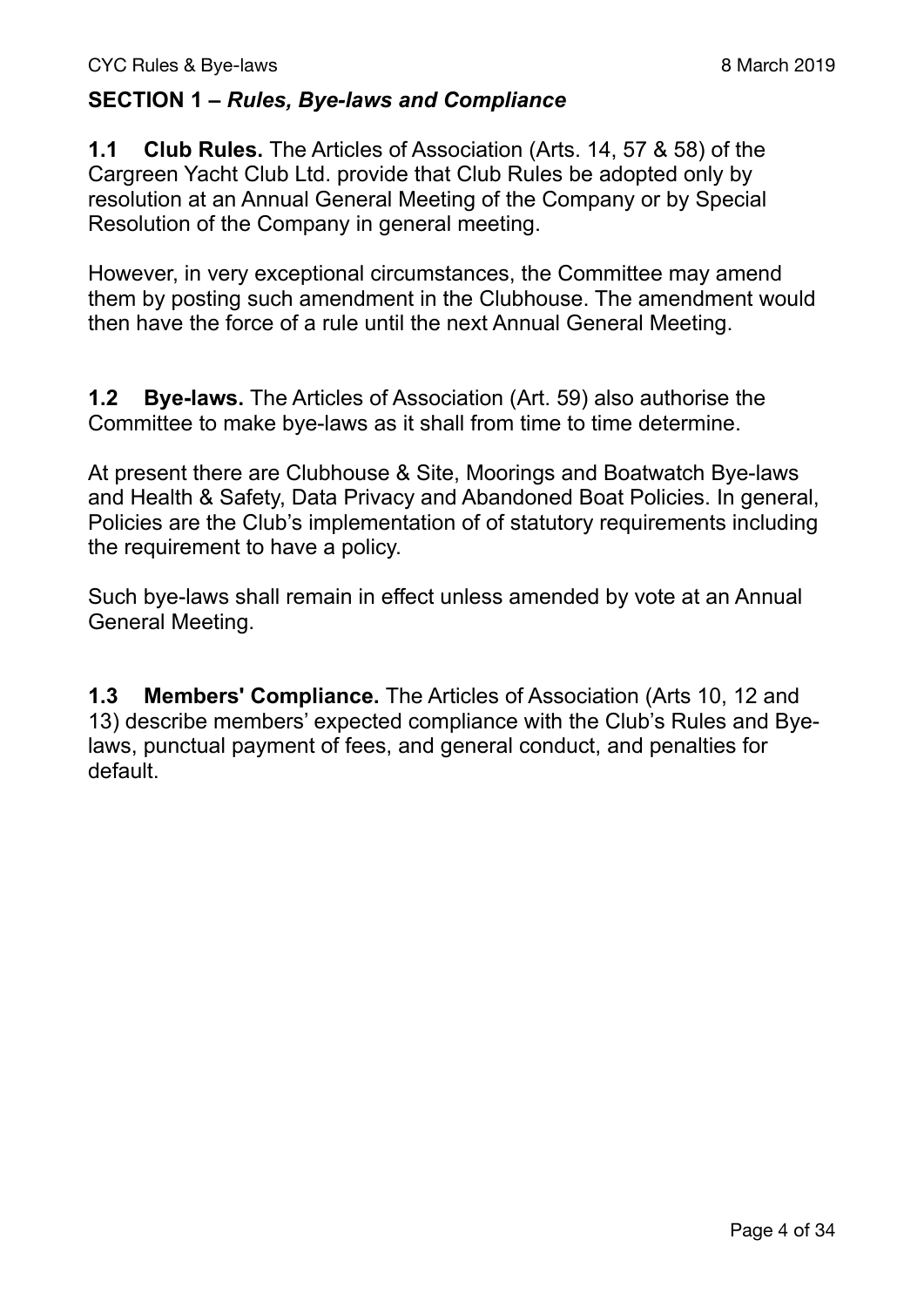### **SECTION 2 –** *Membership*

**2.1 Categories of Voting Membership**. There shall be the following categories of membership entitled to vote at meetings of the Club and with rights and privileges as indicated hereunder unless otherwise stated:-

a) **Full Members.** A Full Member is a person who, at the date of election, is over the age of 18 and who shall have one vote and the full use of all Club facilities.

b) **Full Life Members.** Full Life Members (including Full Life Family Members) have the rights and privileges of a Full or Family Member for life. This category of membership is no longer available.

c) **Family Members.** Members of a family which may include children under the age of 18 are eligible for Family Membership. Each registered spouse or partner shall have one vote and the family shall have the full use of all Club's facilities subject only to paragraph 6.2 below.

A Family Member being between the ages of 14 and 18 (if appropriate) may transfer to Student Membership without payment of an entrance fee. At 18 such a member must transfer to Student Membership or become a Full Member.

d) **Honorary Life Members**. The Committee may nominate at an AGM distinguished members for election as Honorary Life Members for long and/or meritorious service to the Club. Honorary Life Members may vote and have the privileges of Full Members but shall pay no subscriptions. Further, they shall be awarded, and entitled to fly, a Club burgee.

The number of Honorary Life Members normally shall not exceed six.

e) **Honorary Life Flag Officers.** The Committee may nominate for election at an annual general meeting a distinguished member as an Honorary Flag Officer for exceptional services to the Club or in recognition of outstanding yachting achievement. Such Honorary Life Flag Officers may vote and shall have the rights and privileges of Full Members but shall pay no subscription. Furthermore they shall be awarded and shall be entitled to fly a distinctive broad pennant.

The number of Honorary Life Flag Officers shall not normally exceed three.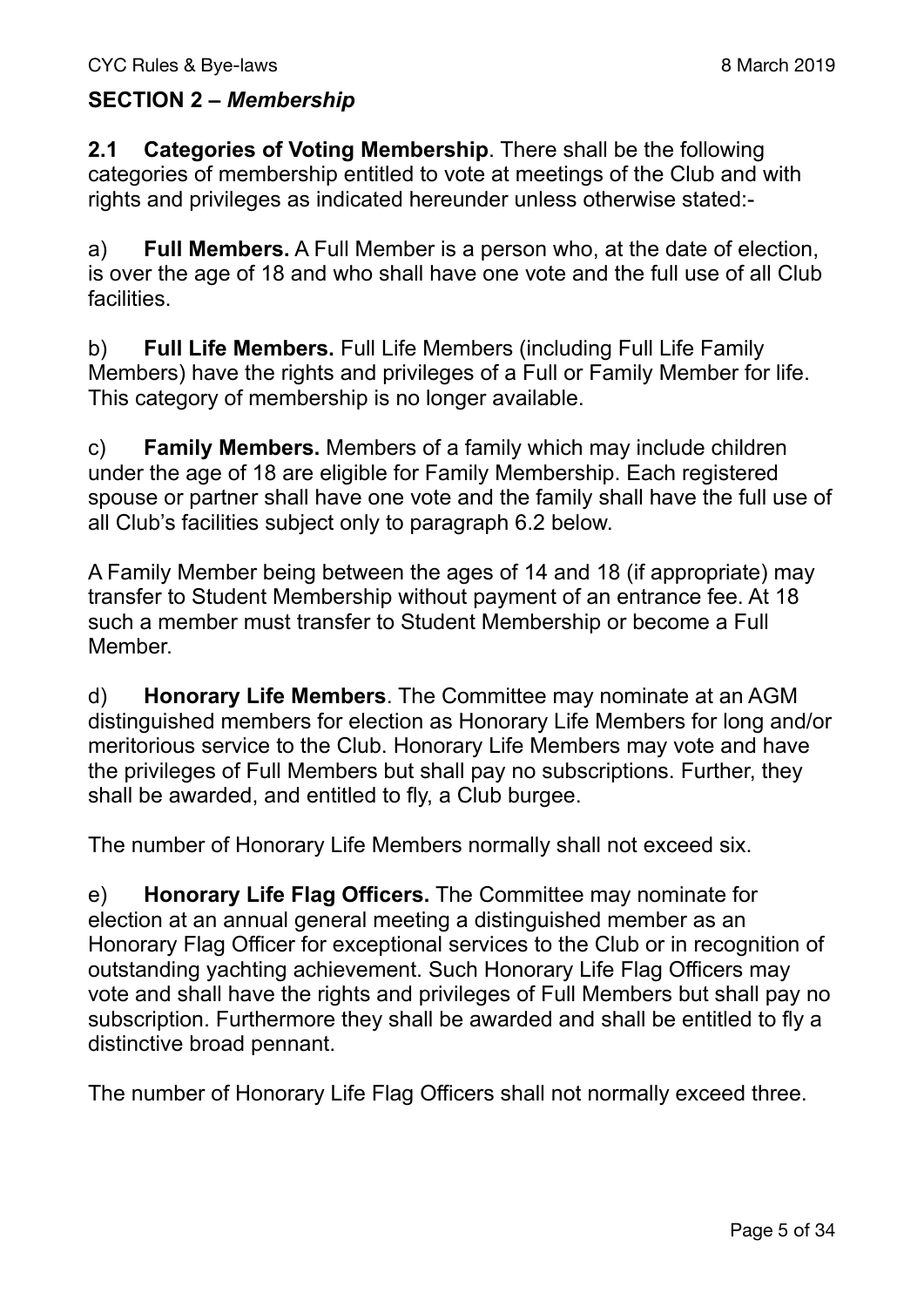**2.2 Categories of Non-Voting Membership**. There shall be the following categories of membership not entitled to vote at meetings of the Club but with other rights and privileges as indicated hereunder unless otherwise stated:-

a) **Honorary Members**. The Committee may nominate at an AGM distinguished non-members for election as Honorary Members for services to the Club or in recognition of particular yachting achievements. Honorary Members have no right to or claim upon the property of the Club and shall not have a vote. Otherwise they shall be subject to the rules and privileges of Full **Members** 

Honorary Members shall be exempt from an entrance fee and annual subscriptions for up to 5 years, after which Honorary Membership shall lapse but Full or Family Membership may commence upon payment of then current subscriptions. Honorary Members shall be awarded and entitled to fly the Club burgee.

The number of Honorary Members normally shall not exceed six.

b) **Student Members**. A young person who is over 14 years of age and receiving full-time education, or in circumstances which the Committee may in its discretion deem to qualify, and who is not a Cadet Section or Family Member may be elected a Student Member. Student Members have full use of all Club facilities, subject to paragraphs 6.2 below, but shall not have a vote.

A parental indemnity is required in respect of those under the age of 18. A key or fob may be issued only to those over the age of 18 at the discretion of the Committee and subject to payment of the normal administrative charge.

(The entrance fee and annual subscription will normally be one third of the rates for a Full Member but may be waived or varied at the discretion of the Committee).

c) **Cadet Members.** A young person being over the age of 10 and under 18 and a member of the Cadet Section may be elected a Cadet Member. They shall have no vote but shall have the full use of all Club facilities whilst supervised by an adult member subject only to paragraph 6.2 below.

d) **Cadet Volunteer Helpers.** The Committee may elect parents of Cadets, and other persons who volunteer to assist with sailing, catering and other aspects of Cadet activities, to become Cadet Volunteer Helpers. Their membership shall be reviewed annually and they should be suitably qualified for the tasks being undertaken, in line with RYA guidelines.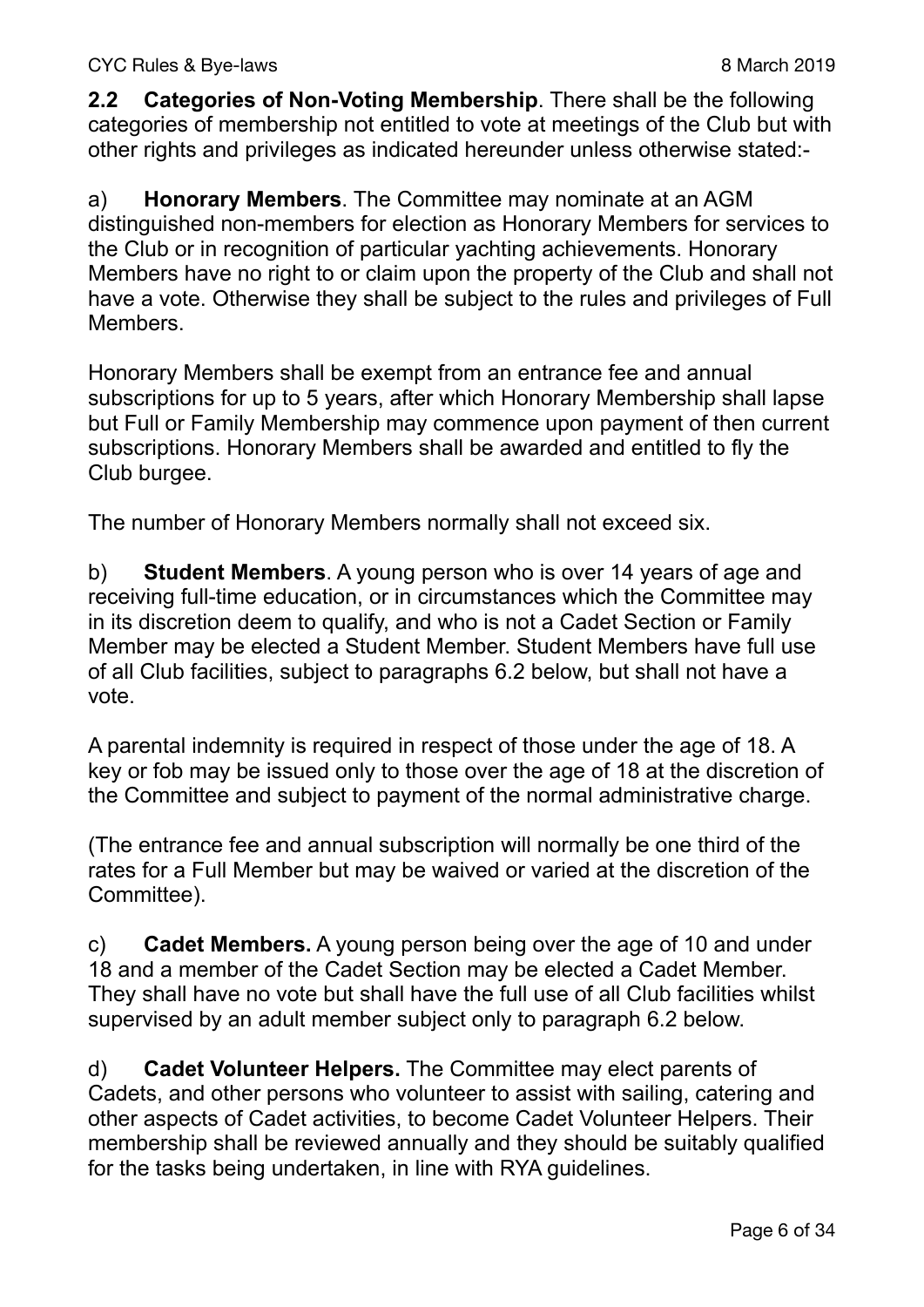#### CYC Rules & Bye-laws 2019

They shall have no voting rights, or use of the Club's facilities, except in connection with specific Cadet activities or as otherwise determined by the Committee. They shall be subject to the Club Rules applicable at the time of their respective visits and shall have no right to enter Club races or regattas unless specially authorised by the Officer of the Day.

Such members shall have no right to introduce visitors to the Club or facilities thereof, or to take part in the management of the Club, and are deemed to have notice of the Club Rules and will be bound by them as if they were Full Members of the Club.

e) **Group Members**. Group membership may be granted to recognised organisations (including educational establishments) which wish to participate in yachting activities at Cargreen.

Such organisations will have no vote, but may have the full use of the Club's facilities subject to Club Rules as may be varied from time to time by the Committee.

Such groups may nominate a person to represent the Group in dealings with the Club.

Such members shall have no right to introduce visitors to the Club or facilities thereof, or to take part in the management of the Club, and are deemed to have notice of the Club Rules and will be bound by them as if they were Full Members of the Club.

f) **Temporary Members**. The Committee (or the Secretary on behalf of the Committee) may grant visiting yachtsmen and women who are members of other RYA affiliated clubs Temporary Membership for a period of not more than 21 days.

Temporary members shall have no vote, but shall have the full use of the Club's facilities subject to Club Rules applicable at the time of their respective visits. Such a member shall have no right to enter Club races or regattas unless specially authorised by the Officer of the Day.

Such members shall have no right to introduce visitors to the Club or facilities thereof, or to take part in the management of the Club, and are deemed to have notice of the Club Rules and will be bound by them as if they were Full Members of the Club.

g) Temporary Members and Group Members shall be liable to be expelled from the Club's premises or prohibited from using the Club's facilities if, in the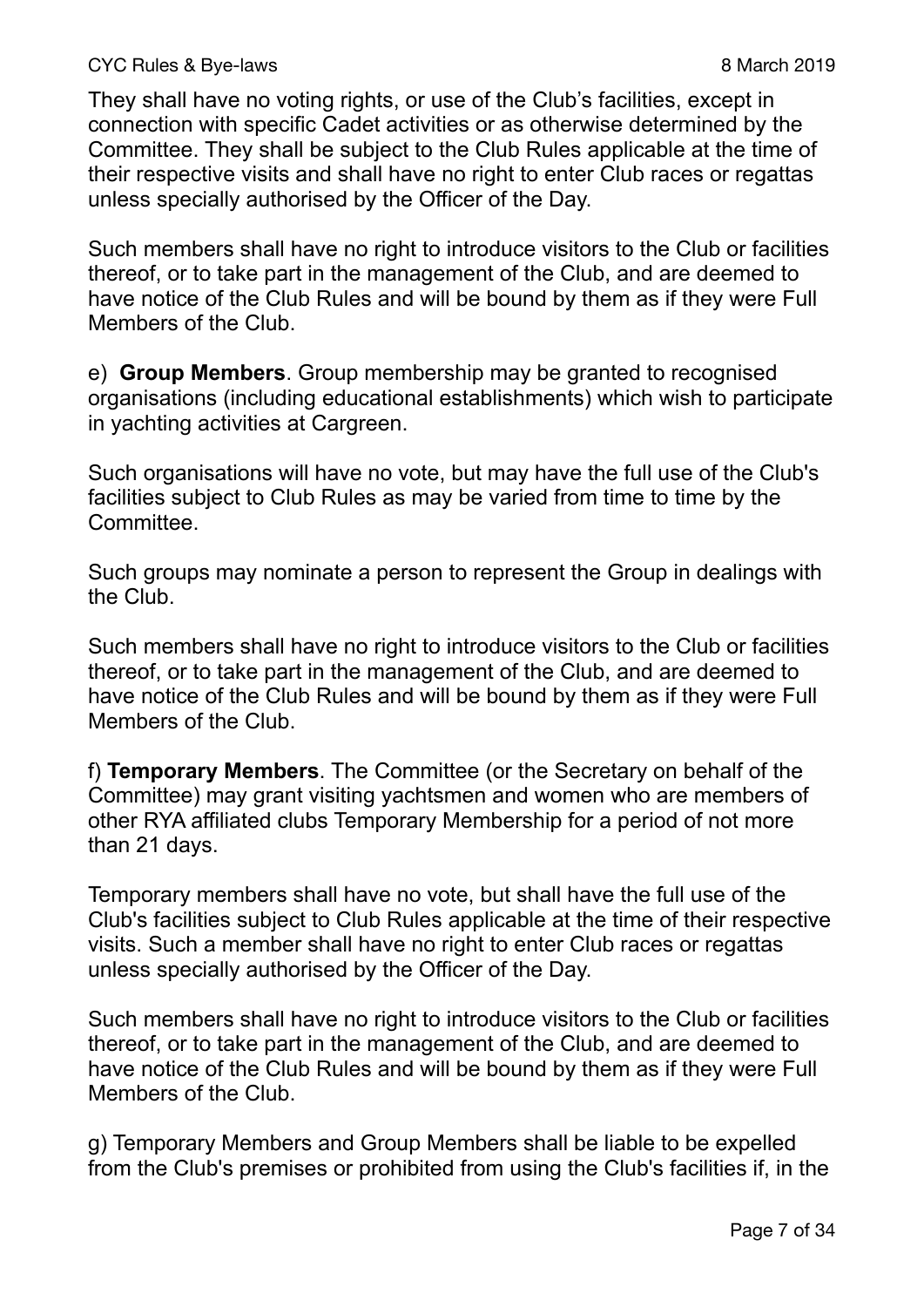opinion of a Committee Member, he or she shall not have reasonably complied with the prevailing conditions.

**2.3 Active Sailors**. As a guideline 75% of Full and Family membership shall be active yacht or dinghy owners, or active sailors.

**2.4 Geographical Area.** As a guideline 75% of Club adult membership (Full and Family Members) shall reside within a 25 mile radius of the Clubhouse.

**2.5 Admission of Members.** Membership of the Club shall be open to all persons irrespective of ethnicity, nationality, sexual orientation, religion or beliefs; or of age, sex or disability except as a necessary consequence of the requirements of yachting as a particular sport (Art. 5)

a) The application for membership shall be in the form prescribed from time to time by the Committee.

b) Applicants may be admitted by a simple majority vote of the Committee. The Membership Secretary may admit applicants to membership between Committee meetings but shall report all such at the next Committee meeting.

c) The Membership Secretary shall inform each applicant in writing or by email of the candidate's admission to membership and request necessary payments.

**2.6 Members' Addresses.** Every Member shall furnish the Membership Secretary with an up to date address for correspondence and e-mail address (where available) which shall be recorded in the Register of Members and any notice posted to either such address shall be deemed to have been duly delivered

**2.7 General Data Protection Regulation 2016**. Application for membership includes giving consent for the Club to hold and process personal data. Such data shall be used only for the efficient administration of the Club and shall not be divulged outside the Club.

Withdrawal of consent shall constitute withdrawal from membership of the Club.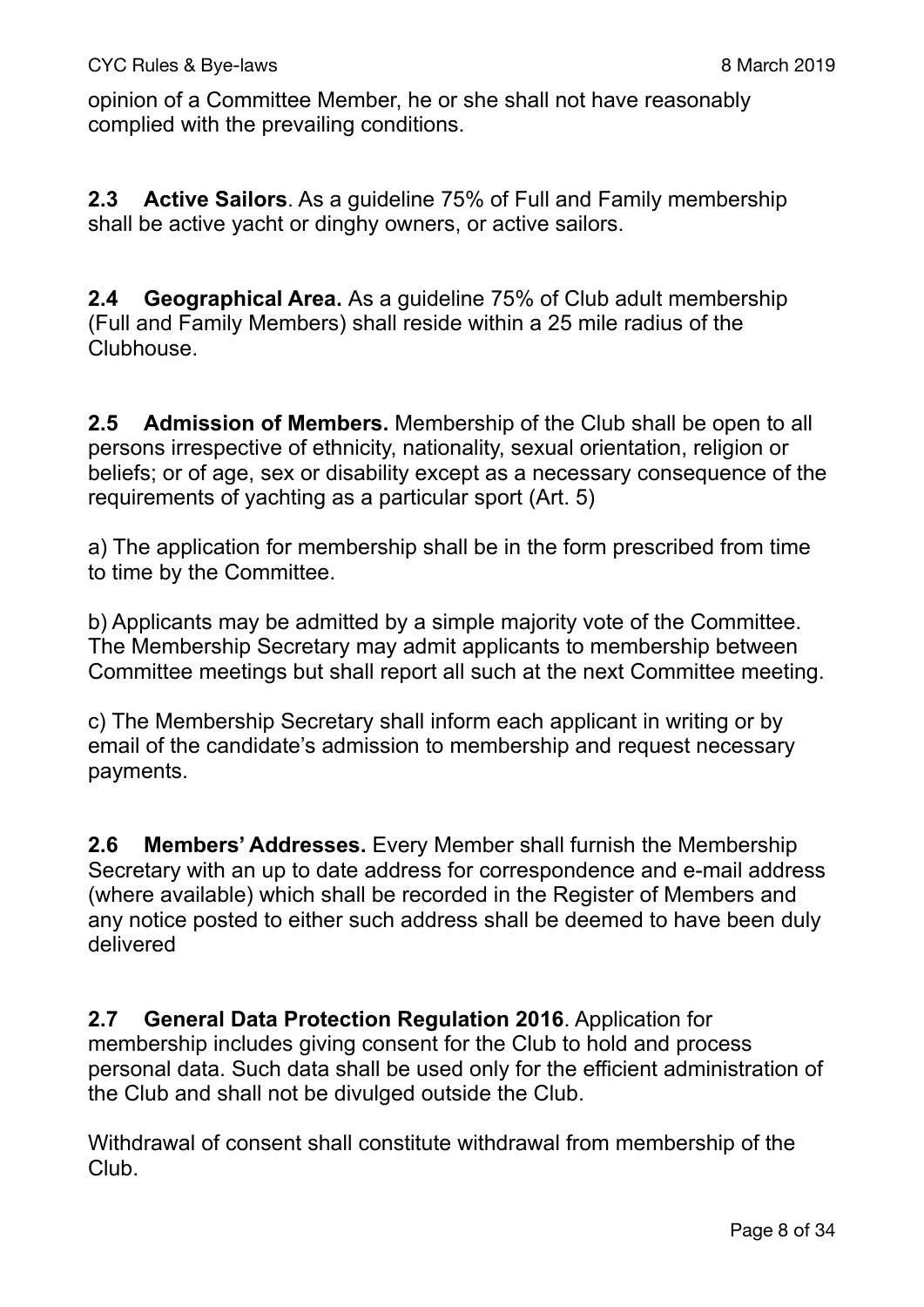**2.8 Retirement from Membership**. A member shall withdraw from membership by giving notice in writing to the Secretary and shall not then be liable to pay the subscription for the following membership year. Upon reapplication by a former member the Committee may in its absolute discretion excuse the payment of an entrance fee.

**2.9 Use of Club Premises.** In order to comply with licensing laws no new Member except a Temporary or Group Member may use the Club premises, or any facilities of the Club until 48 hours have elapsed from the date of the notice of his or her admission.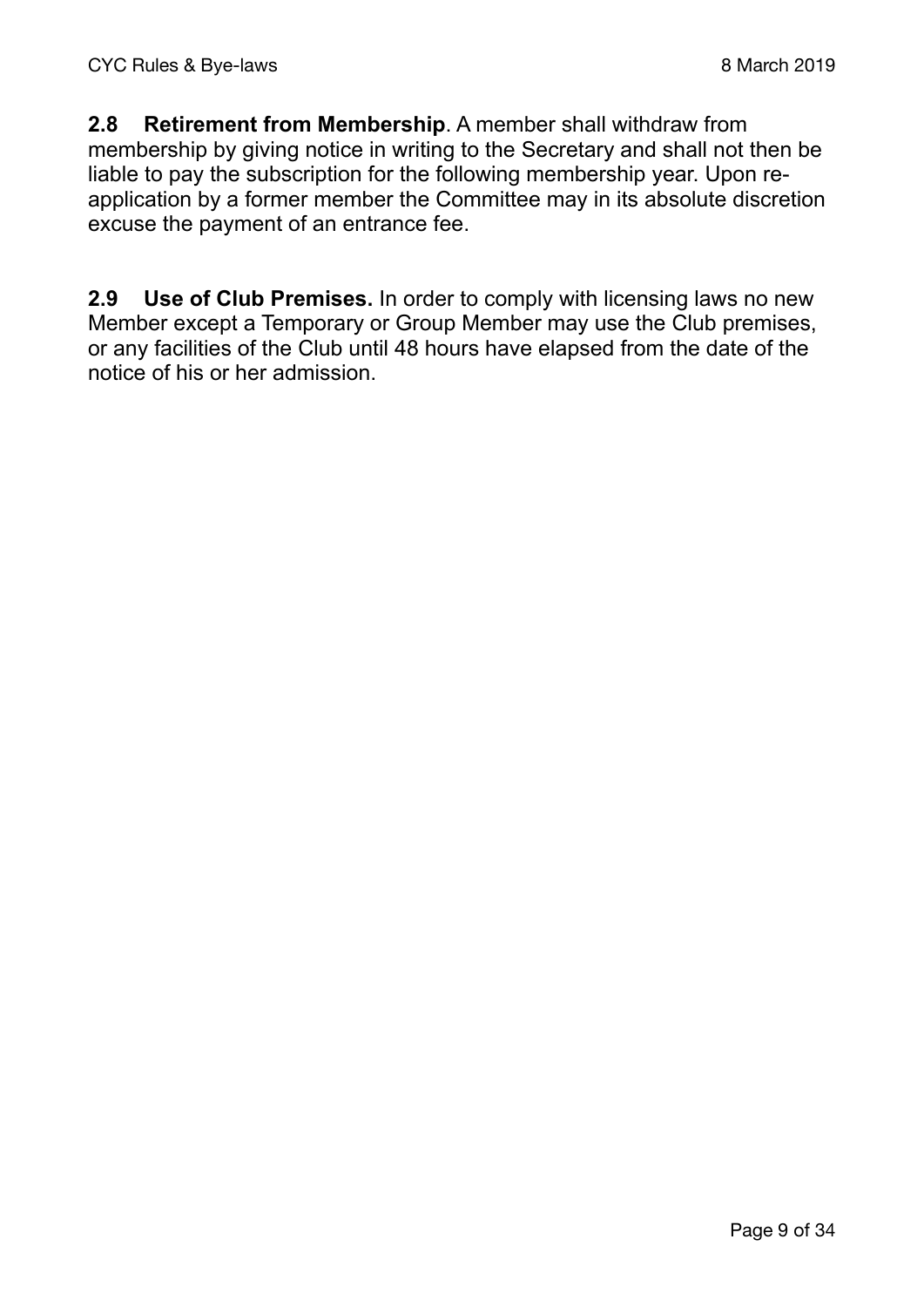#### **SECTION 3 –** *The Management of the Club*

**3.1 Duties of the Committee.** A Management committee ("the Committee") shall direct and co-ordinate the Club's affairs according to these Club Rules and Bye-laws (and in accordance with the Company's Articles of Association) and shall cause the funds of the Club to be applied solely to the Objects of the Club or for a benevolent or charitable purpose decided at a general meeting.

The Committee shall have discretion to commit Club funds for capital projects or non-routine expenses to a limit of 25% of annual turnover; proposals for expenditure beyond that limit shall be approved at a general meeting of the Club before proceeding.

Health and safety considerations are to be a vital consideration for all Officers in their respective spheres of activity. They are to ensure that they are familiar with the Club's Health & Safety Policy and that it is implemented.

**3.2 Managers and Sub-Committees.** The Committee may co-opt such managers and sub-committees as it may deem necessary and may delegate such of its powers as it may think fit upon such terms and conditions as shall be deemed expedient and/or required by law.

Such managers and sub-committees shall be Full or Family members of the Club and their names shall be published by general notice.

Managers whose responsibilities are a standing item on the agenda of Committee meetings shall have the right but not the obligation to submit a report to a Committee meeting and have that report included in the minutes of the meeting.

Health and safety considerations are to be a vital consideration for all managers in their respective spheres of activity. They are to ensure that they are familiar with the Club's Health & Safety Policy and that it is implemented.

**3.3 Bye-laws**. The Committee shall make such bye-laws as it shall from time to time think fit and shall cause the same to be exhibited in the Clubhouse for fourteen days before the date of implementation.

Such bye-laws shall remain in force unless amended by a vote at a general meeting.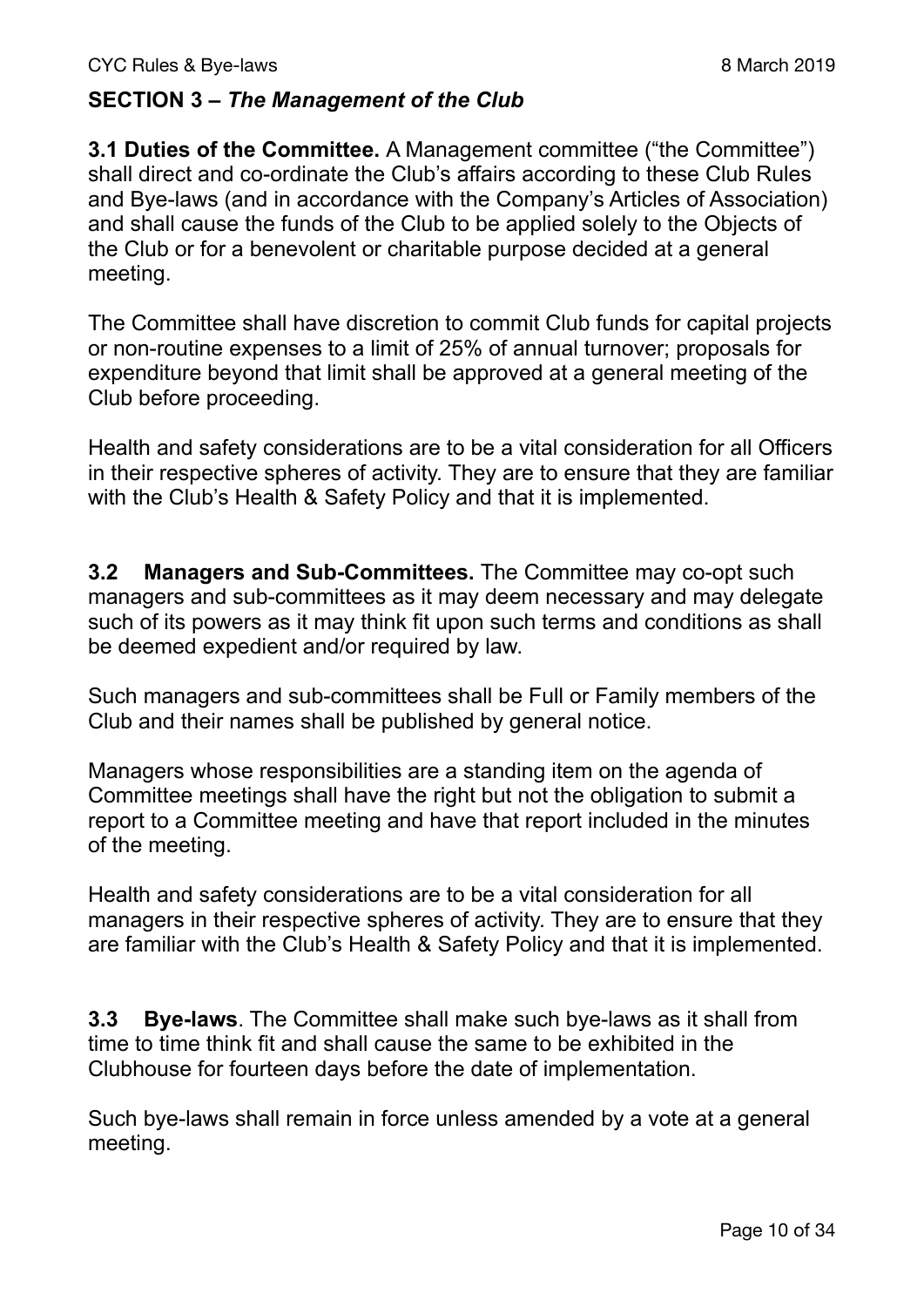**3.4 The Committee**. The Committee shall comprise the Commodore, the Vice-Commodore, the Rear Commodore and up to nine other Officers, including the following whose duties of and responsibilities are set out below:

a) **The Commodore** shall be the senior Officer of the Club and chairman of the Committee. The Commodore is also an ex officio member of every sub-committee of the Club.

#### b) **The Honorary Secretary** shall:

1 Keep a register of Voting Members' names and addresses with the help of the Membership Secretary;

2 Conduct the correspondence of the Club and keep custody of all Club documents;

3 Keep full and accurate minutes of all meetings of the Club and the Committee which will be signed by the Chairman at the next following meeting;

4 Maintain contact with the Club's legal adviser to ensure that the Club's affairs are managed in accordance with the law; and

5 Maintain any certificates or registrations as may be required by law.

#### c) **The Honorary Treasurer** shall:

1 Keep such books as are necessary to give a true and fair view of the financial state of the Club and be responsible for its day to day finances;

2 Make all financial returns as may be required by law in due time;

3 Prepare an Annual Balance Sheet, ensure that it is independently inspected annually and exhibited in the Club premises at least 24 days before the AGM;

4 Administer such insurance policies as may be needed fully to protect the interests of the Club, its Officers and members; and

5 Ensure that the assets of the Club are fully and properly covered by insurance.

d) **The Clubhouse Officer** shall have responsibility for the Clubhouse and the Club site.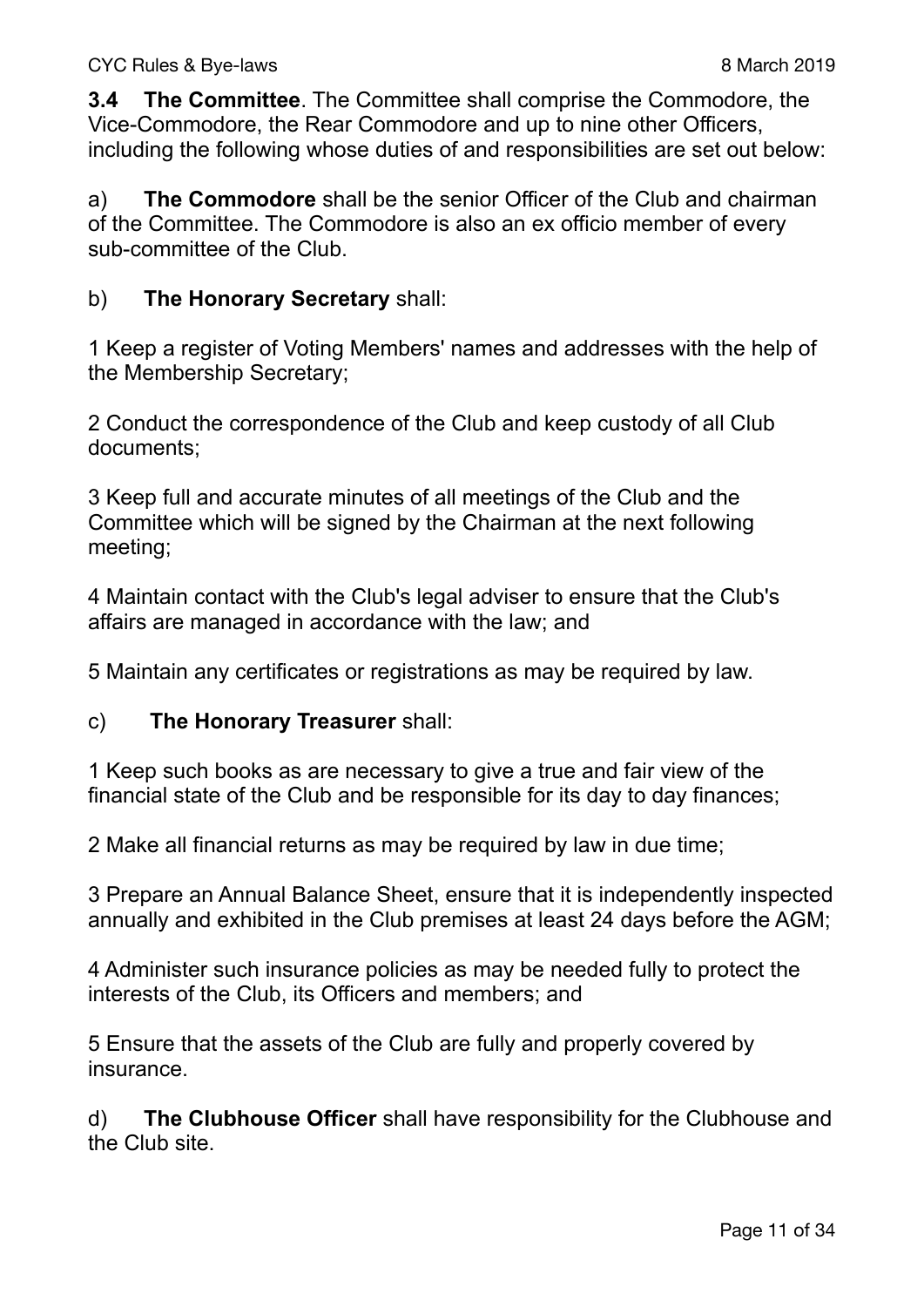The Clubhouse Officer will ensure compliance by members and contractors with the Health and Safety at Work etc Act 1974 (as amended).

e) **The Sailing Officer** shall be responsible overall for sailing matters other than training. The Sailing Officer shall be responsible for all sailing events including both yacht and dinghy sailing events and regattas.

The Sailing Officer is also responsible for ensuring that events are run strictly in accordance with RYA recommendations and for the maintenance of the Club's safety boats.

f) **The Moorings Officer** shall be responsible for the allocation and administration of moorings within the Tamar River area leased by the Club and for the billing of mooring holders. The Moorings Officer also administers the 'Toast Rack' and Outboard Sheds.

The Moorings Officer is assisted by the Barge Master who shall be responsible for the laying, inspection and servicing of Club moorings and for the maintenance of the barge.

The Moorings Officer oversees the Club's Boatwatch scheme.

g) **The Training Officer** shall have responsibility for all adult and cadet training.

The Training Officer is to ensure that all courses are run in accordance with RYA recommendations and especially have regard to the requirements of the 1994 Activity Centres (Young Persons Safety) Act and the Child Protection Act 1989.

The Training Officer is also responsible (through the Bosun) for the maintenance of dinghies belonging to the Club.

h) **The Cadets Officer** shall have responsibility for cadet matters.

The Cadets Officer will organise and supervise recreational activities for cadets, and liaise with the Training Officer to plan training events. The Cadets Officer shall ensure that such activities are carried out safely with adequate supervision and consideration for other water users.

The Cadet Officer shall maintain such Cadet membership records as are necessary for the safe and efficient conduct of Cadet matters. The records are to kept strictly in accordance with RYA recommendations and in line with the Club's Data Privacy Policy.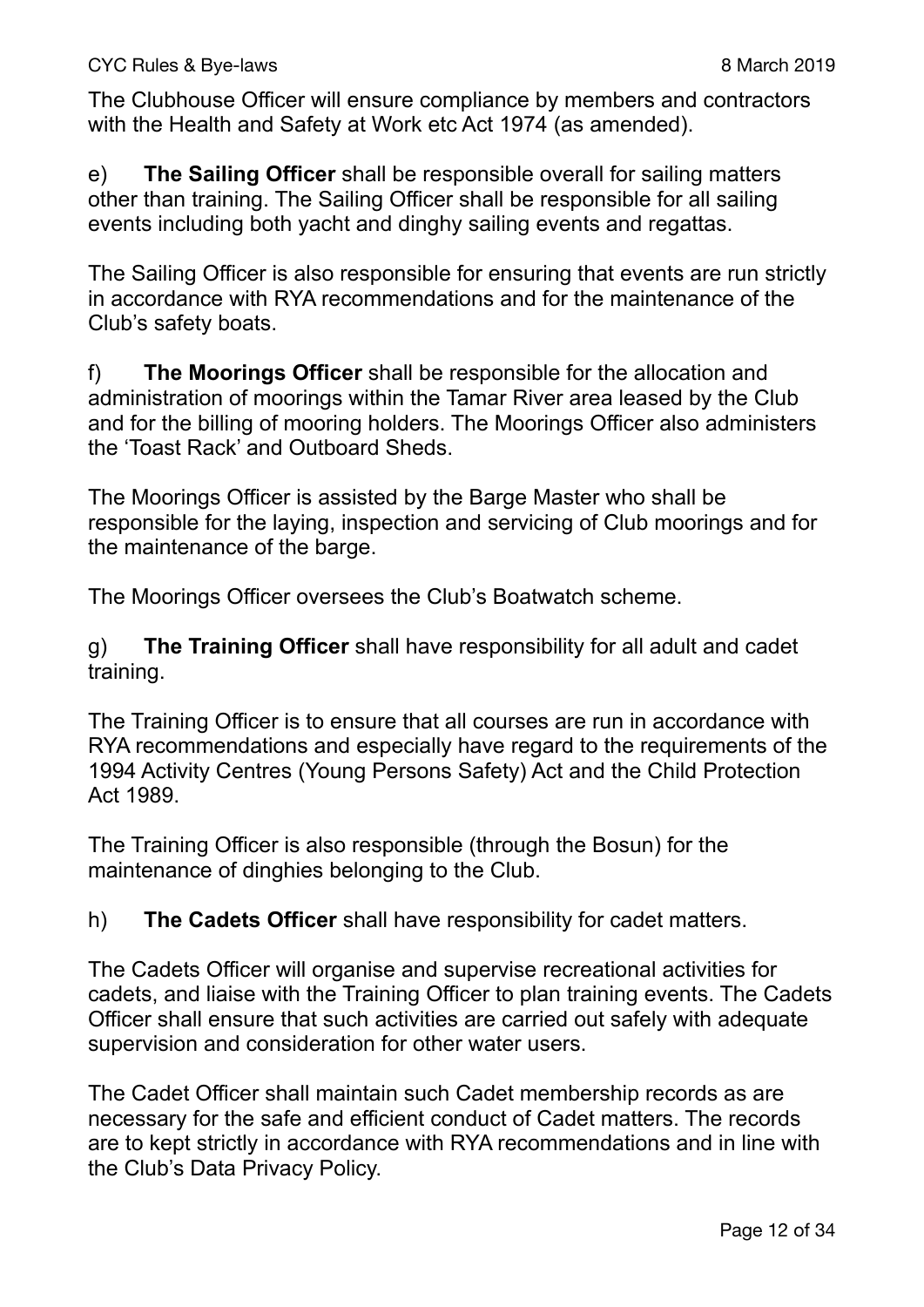i) The Training Officer and the Cadets Officer shall ensure that standards of proficiency are met with respect to safety boat drivers, boat maintenance, and child protection, and to promote inclusion of those individuals with special needs.

j) **The Honorary Social Secretary** shall plan, organise and control the principal social events of the Club.

k) **The Honorary Membership Secretary** shall collaborate with the Secretary to maintain the register of adult Club members' names and addresses and such other information as is need for the efficient administration of the Club in line with the Club's Data Privacy Policy.

The Membership Secretary is responsible for responding to membership enquiries and admitting new members to the Club.

l) Notwithstanding the above the Committee may at any time vary the responsibilities and duties of the Officers by formal resolution.

**3.5 The Vice Commodore and the Rear Commodore** shall be the Flag Officers next senior respectively to the Commodore.

They may be any of the eleven other Officers of the Committee and may be proposed conjointly with one of the Officer posts (e.g. the proposal would be for Vice Commodore and Sailing Officer, or Rear Commodore and Treasurer, etc.).

Whilst progression from Rear Commodore to Vice Commodore to Commodore is the normal sequence, there is nothing to preclude anyone being proposed directly for any Flag Officer's post.

**3.6 Broad Pennants.** The Commodore, Vice Commodore and Rear Commodore, being the three senior officers of the Club, may fly their broad pennants when afloat.

**3.7 Election**. The Commodore and Officers comprising the Committee shall normally be elected in accordance with Articles 33 to 37 of the Club's Articles of Association.

**3.8 Honoraria**. The Committee shall have the power to grant honoraria to Club Officers and managers as approved at each AGM.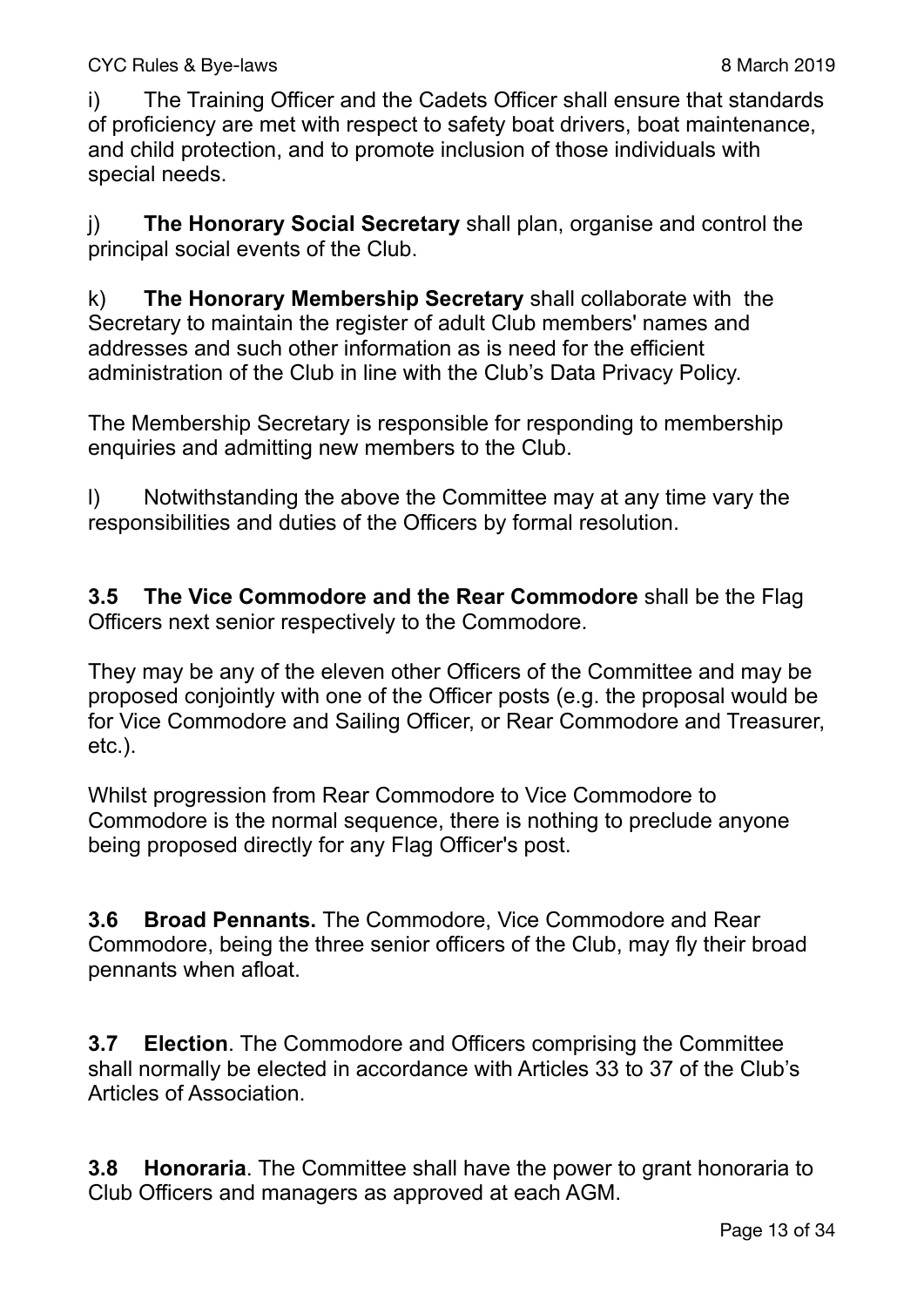**3.9 Members' Issues**. A member wishing to have a matter discussed by the Committee shall in the first instance discuss the matter with an appropriate Officer and/or write to the Secretary.

**3.10 Members' attendance at Committee Meetings**. Attendance at Committee meetings is normally open for members to listen but they shall not interrupt proceedings. However they may be invited to contribute at the Chairman's discretion. The Committee may invite members and outside specialists to advise and report on particular issues as required.

**3.11 Complaints**. Serious complaints relating to the Club shall be addressed in writing to the Secretary as early as possible and then shall be raised by the Secretary as a matter of urgency at the next Committee meeting. Minor complaints should be raised with an appropriate Club Officer.

Complaints, other than minor ones, should be recorded in the minutes of a Committee meeting, especially if it is considered the outcome may be referred to in the future. The reference may afford anonymity to any member(s) involved and/or refer only to a more detailed account being held on file. If so, the confidential record of names and details should be filed in a sealed envelope by the Hon. Secretary with the relevant minutes.

**3.12 Dispute Resolution Procedure**. In the event that a dispute arises between an individual member and the Club which cannot be resolved satisfactorily by informal discussion, an attempt shall be made to achieve a mutually agreed settlement of the dispute, if necessary with the assistance of an impartial mediator, before any action is taken.

If a satisfactory settlement of the dispute cannot be achieved by mediation, the dispute shall be referred to an impartial and independent adjudicator who shall be required to rule on the dispute within a reasonable period of time, and whose decision shall be binding unless either party elects to submit the dispute to arbitration, which must be done within 28 days of the publication of the adjudicator's ruling.

If a dispute is not settled by mutual agreement and either the member or the Club declines to accept the ruling of the adjudicator, the dispute shall be submitted to arbitration by a single arbitrator under the provisions of the Arbitration Act 1996. Unless otherwise agreed the method of appointment of the mediator, adjudicator or arbitrator, and also the administration of the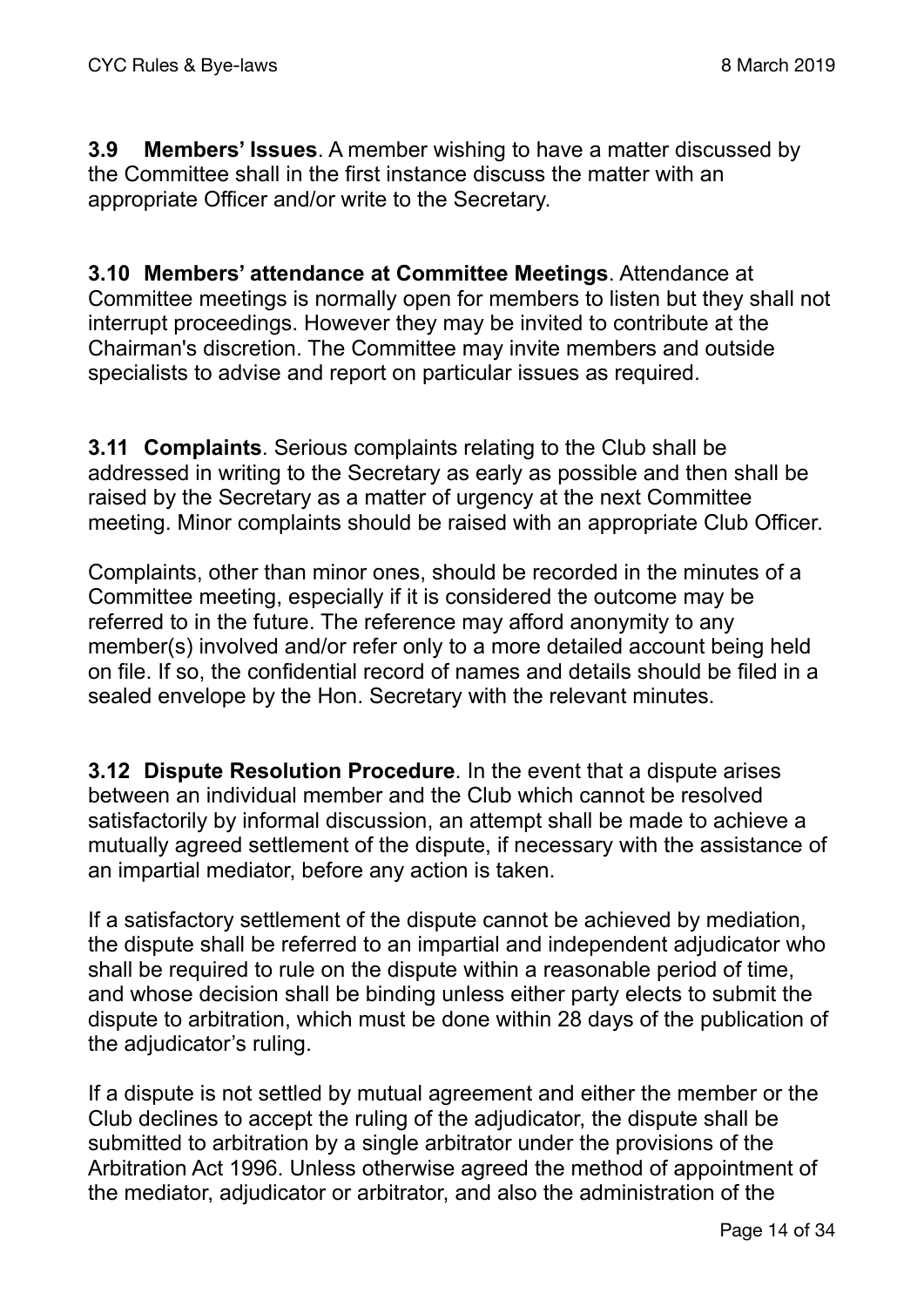dispute, shall be in accordance with the appropriate dispute resolution scheme and procedures supported by the RYA at the pertinent time.

Each party to the dispute shall be responsible for its own costs and shall be jointly and severally liable for the fees and expenses of the mediator, adjudicator or arbitrator, subject only to any final award on costs which may be made by an arbitrator.

This dispute resolution procedure shall not apply to matters of membership and conduct of members, which shall be decided by the Committee strictly in accordance with the provisions of Section 2 of these Club Rules.

**3.13 Disclosure**. Any Officer or manager of the Club, in transacting business for the Club shall disclose to third parties that the Officer is so acting.

**3.14 Agents of the Club**. The Committee or any person or sub-committee delegated by the Committee to act as an agent for the Club or its members shall enter into contracts only so far as expressly authorised, or authorised by implication, by the members in general meeting.

No one shall, without the express authority of a general meeting of the Club, pledge the credit of the Club.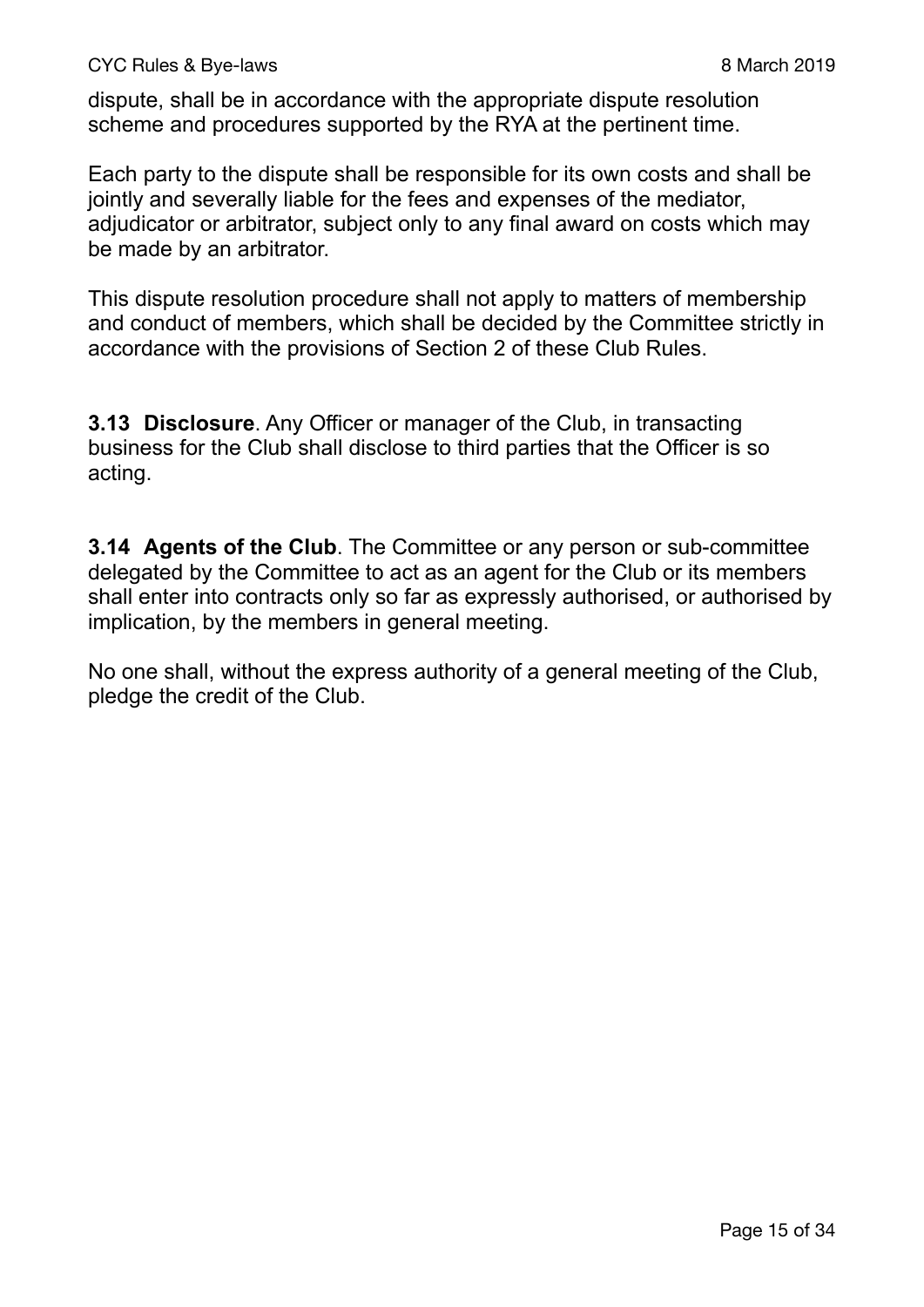#### **SECTION 4 –** *Entrance and Subscription Fees*

**4.1 Entrance, Subscription & Moorings Fees.** The rate of entrance and subscription fees for each category of membership and the rates of moorings fees shall be determined at the AGM in each year by a simple majority of those present and entitled to vote.

The membership year shall commence on 1st March. All members shall pay the appropriate entrance fee and their first annual subscription upon election, and thereafter shall pay the annual subscription on the 31<sup>st</sup> January in each year. Candidates elected after 1st September shall pay only half the annual subscription in respect of the year. Payment of Annual Subscriptions shall be by online direct debit unless agreed otherwise.

The Committee may seek approval at an AGM to invite optional payments of subscriptions for up to five years in advance in order to help finance particular capital projects.

**4.2 Arrears of Subscriptions.** Members whose subscriptions and/or fees are unpaid after the 1st March shall have the privilege of membership suspended and may not enter the Club's premises, enter any Club event or regatta nor vote at any meeting. An administration fee of £25 will be charged for late payment.

Members whose subscriptions are still unpaid after 1st May shall cease to be members and must vacate immediately any mooring in the Tamar River area leased by the Club and remove any mooring tackle owned by them. Such exmembers may be re-elected but may be required to pay another entrance fee, a moorings re allocation fee and the cost of removing tackle from the fundus and storing it ashore.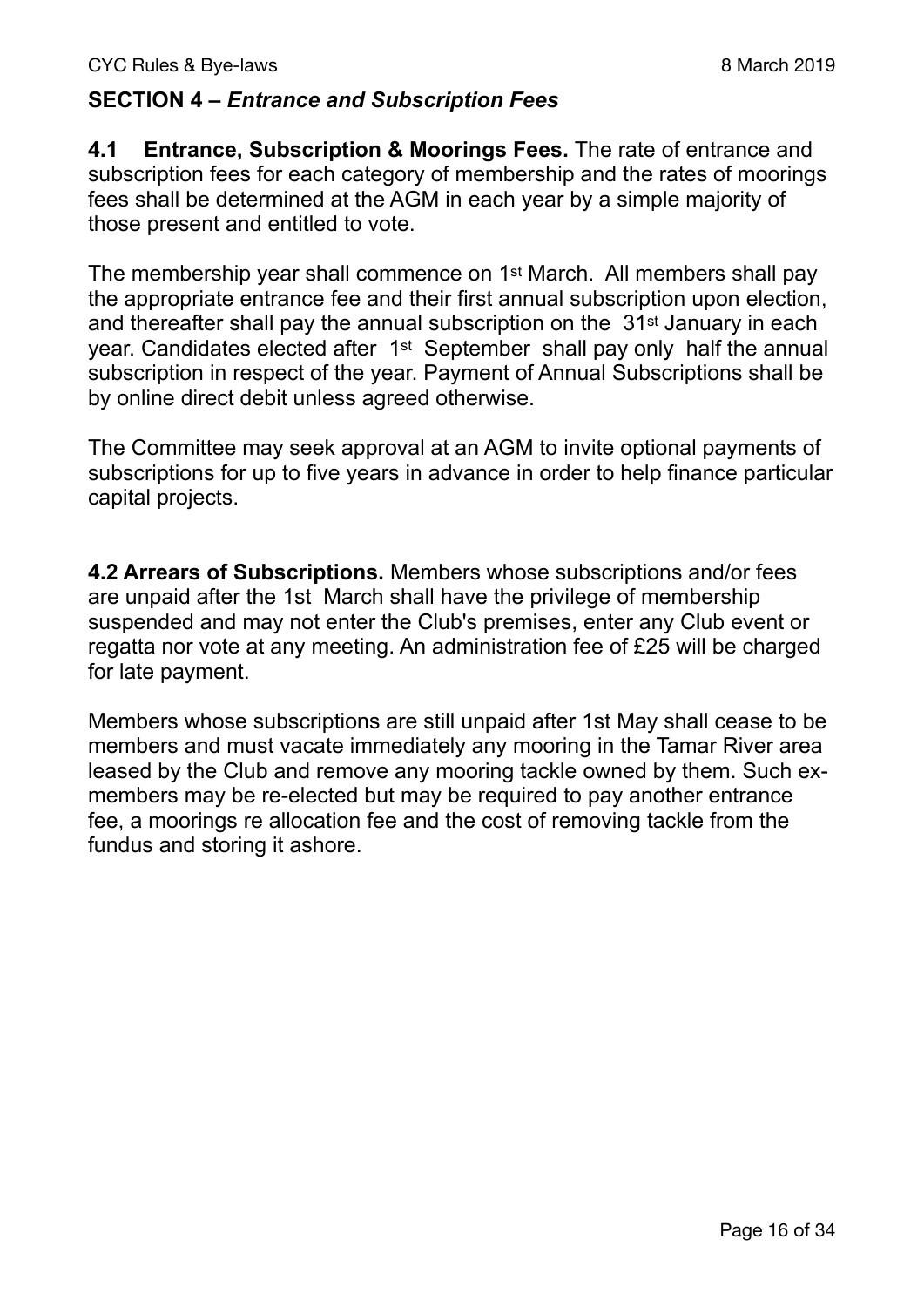## **SECTION 5 –** *Clubhouse and Site*

**5.1 Clubhouse & Site.** The Committee shall ensure insofar as it is able that the Clubhouse and Site are maintained in safe condition and in good order of repair, and are made available as amenities for members as much as is reasonable.

**5.2 Expulsion**. An Officer of the Club may expel temporarily for up to 14 days any person who abuses the privilege afforded to Group and Temporary Members. The matter shall be reported to the Committee which, in its absolute discretion, may decide to make such expulsion permanent.

**5.3 Visitors**. Members shall enter the names of all their respective guests in the Visitors' Book and their guests shall also enter their respective, names addresses and signatures therein. Other than pre-arranged visits by other sailing clubs and associations not more than seven guests per member may be introduced in any one day and the same guest may not be introduced more than six times in any calendar year.

**5.4 Damage to Club Property.** A Member shall not knowingly remove**,**  injure, destroy or damage any property of the Club and shall make restitution for the same if called upon to do so by the Committee.

**5.5 Limitation of Club Liability**. Members of the Club, their guests or visitors use the Club premises and any other facilities of the Club, including moorings administered by the Club, entirely at their own risk and by implication accept that the Club will not accept any liability:

a) For any damage to or loss of property belonging to members, guests or visitors to the Club; (without limiting the generality of the word "property" it shall include yachts, dinghies, tenders, vehicles and outboard engines).

b) For personal injury arising out of the use of the Club premises and any other facilities of the Club either sustained by members, their guests or visitors or caused by the said members, guests or visitors whether or not such damage, loss or injury could have been attributed to or was occasioned by the neglect, default or negligence of any of them or the Officers of the Club.

A notice setting out Section 5.5 shall be exhibited in a prominent position within the Club premises.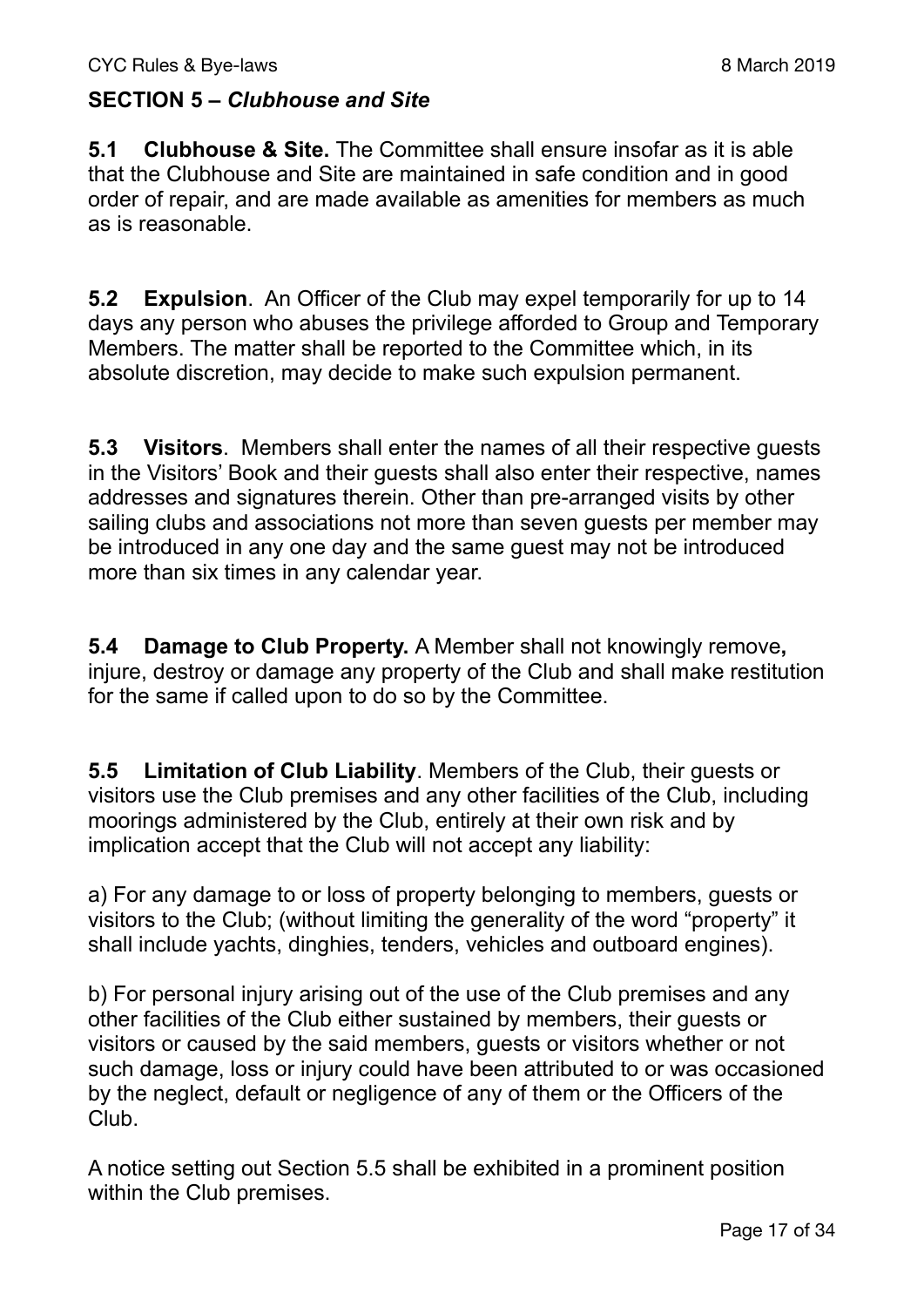**5.6 Hire of Clubhouse.** The Clubhouse and/or Site may be hired by members and others for suitable private events approved by the Committee; application shall be made in writing to the Social Secretary two months in advance giving full details of the proposed event. Such events shall not clash with Club events and 30 days' notice shall be given to members; members shall continue to have access to heads and showers during such events.

All private events shall strictly adhere to Section 6 - Purchase Supply of Excisable Goods. However alcohol may only be sold and consumed at events which are consistent with the objectives and core activities of the Club, which involve no other licensable activity (the provision of regulated entertainment and/or entertainment facilities, or provision of late night refreshments), and which are organised by the Club, a Club member, or a sailing organisation with objectives similar to those of the Club.

These provisions apart, no licensable activity of any kind may be made available on Club premises to non-members.

**5.7 Abandoned Property.** If at any time any fees payable to the Club shall be six months or more in arrears and a vessel and/or gear the property of a member or former member remains upon Club premises, the Committee may:-

a) Move the vessel and/or gear to any other part of the Club's premises without being liable for any loss or damage to the vessel and/or gear howsoever caused.

b) Give one month's notice in writing to the member or former member at his last known address as shown in the Club Register and thereafter sell the vessel and/or gear and deduct any monies due to the Club (whether by way of arrears of subscription, mooring, dinghy parking fees or otherwise) from the net proceeds of sale before accounting for the balance (if any) to the member or former member.

c) Alternatively if the vessel and/or gear is unsaleable, after giving notice in writing as aforesaid, dispose of the vessel and/or gear in any manner the Committee may think fit and deem the cost of so doing, and any arrears as aforesaid, to be a debt owing to the Club by the member or former member.

d) Further the Club shall at all times have a lien over members' or former members' boats and/or gear parked at the Club's premises or moored to Club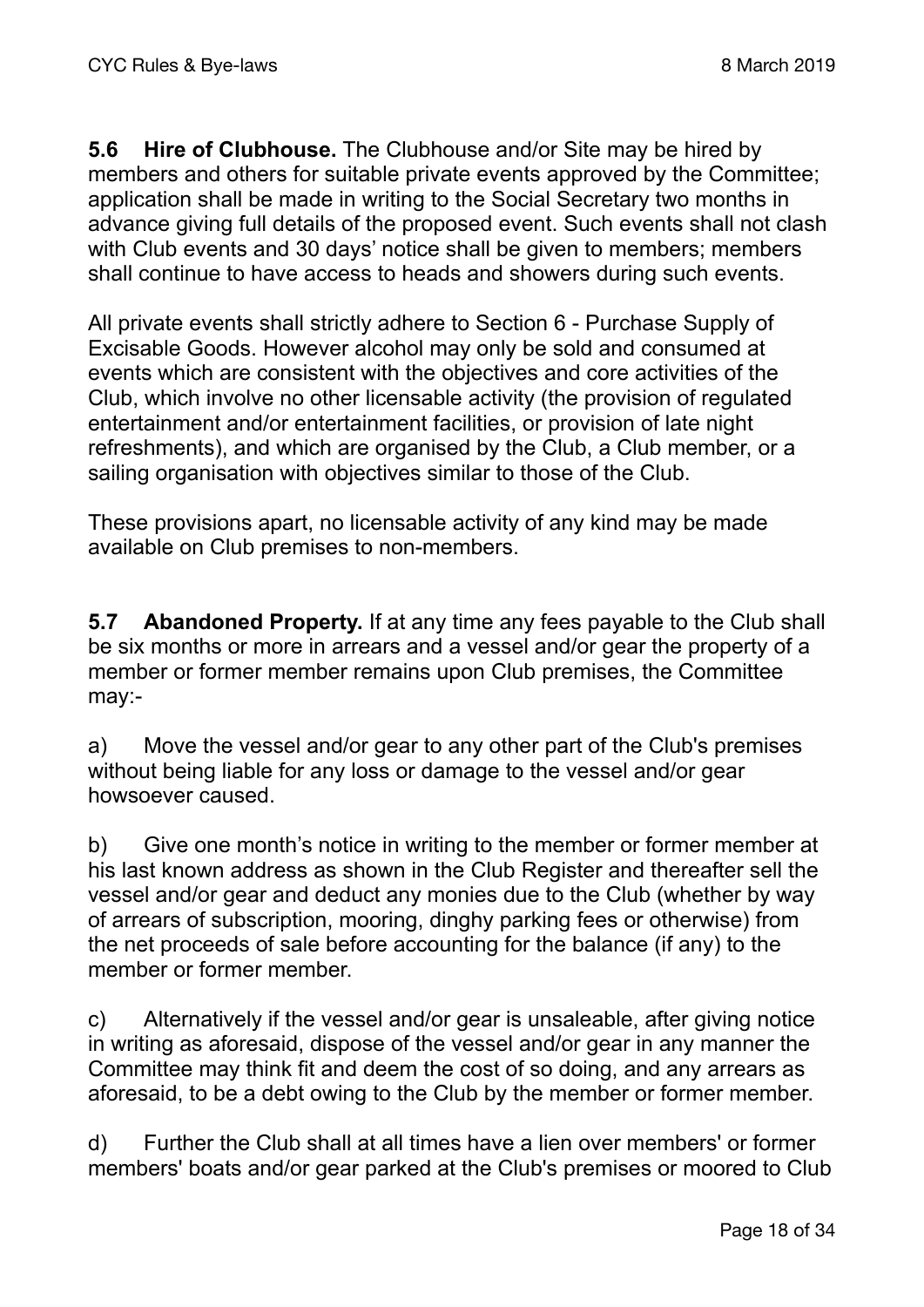moorings in respect of all monies due to the Club, whether in respect of arrears of mooring fees or subscriptions or otherwise.

**Provided always** that proper evidence is made available to show that all reasonable steps have been taken to trace a member or former member and, that when and if the vessel and/or gear is sold, the proceeds of the sale (less any indebtedness by the member or ex-member to the Club) shall be placed upon bank deposit account and retained against the eventuality of a claim by the owner (whether he be the said member or former member or otherwise) for a period of six years.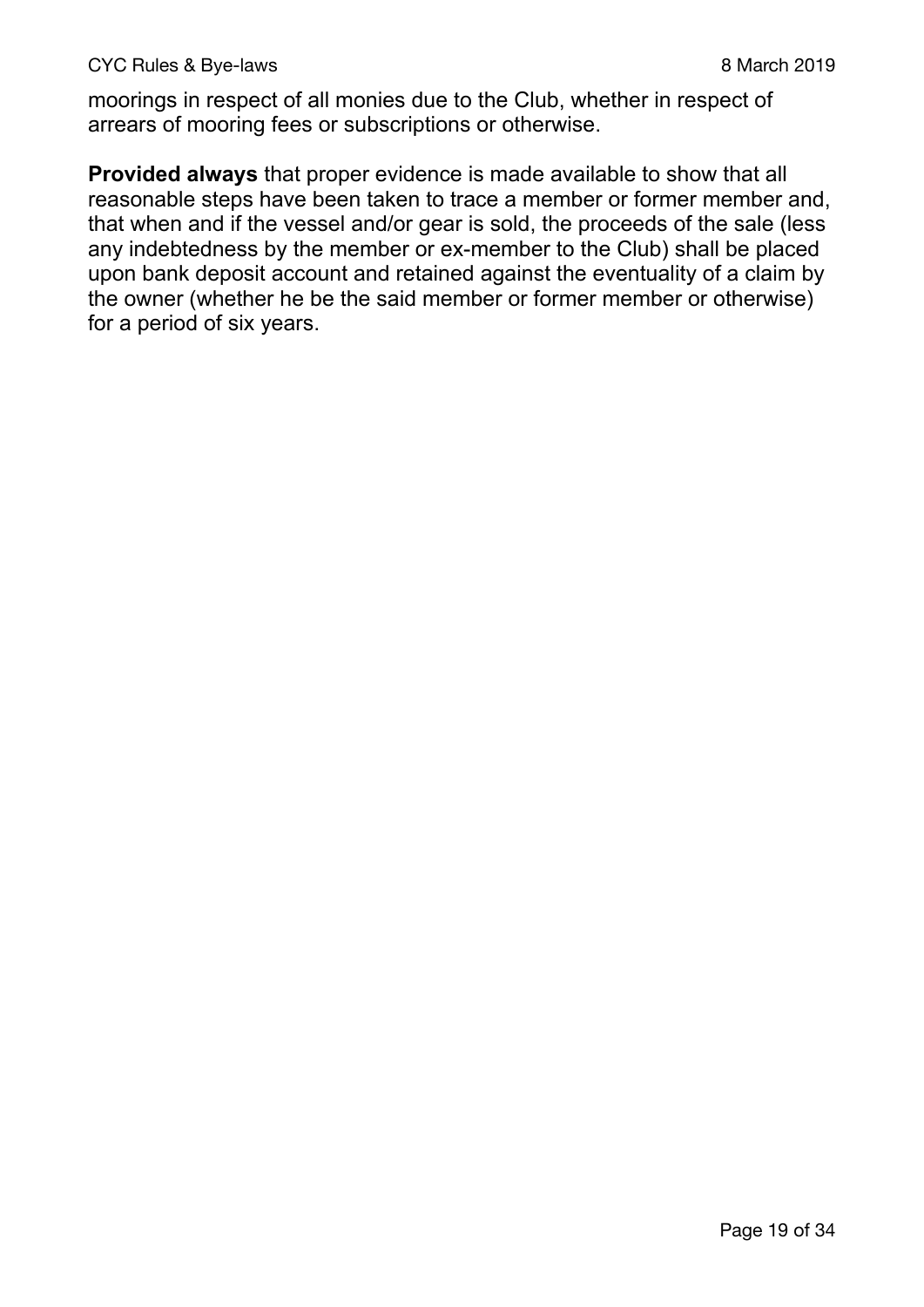### **SECTION 6 –** *Purchase and Supply of Excisable Goods*

**6.1 Wholesale Purchase.** The wholesale purchase for the Club of excisable goods and their supply to the Club's premises shall be exclusively under the control of the Committee or a sub-committee which includes the Chairman of the Committee, the Clubhouse Officer and the Bar Manager. All excisable goods shall be kept in an appropriate secure store on the Club's premises as advised by local police.

**6.2 Age Limits.** Intoxicating liquor may only be sold for consumption on the Club premises to persons over the age of 18 who are entitled to the use of the Club in pursuance of the Rules, Bye-laws and Regulations for the time being in force.

No person under the age of 18 may purchase or attempt to purchase, or bring on to or consume, intoxicating liquor within the Club premises, subject to compliance with the law relating to persons under this age.

Children under 14 shall not be allowed to be in the those parts of the Clubhouse exclusively or mainly used for the sale and consumption of intoxicating liquor, except when those parts of the Clubhouse are set aside for the service of table meals and not used for the sale of intoxicating liquor other than to persons having table meals.

**6.3 Opening Times.** Subject to the requirements of the licensing authorities, the Committee shall cause the Club bar to be opened at convenient times (and such times shall be prominently exhibited in the Club premises) for the sale of excisable goods (except to underage persons as aforesaid) provided that visitors' names and addresses and the name of their introducer (who shall be a Full or adult Family Member) shall have been entered in the Visitors' Book upon entry to Club premises.

**6.4 Payments & Profits.** No person shall take a commission, percentage or other such payment in connection with the purchase of excisable goods for the Club. Any profit deriving from the sale such goods shall (after deduction of the costs of providing such goods for the benefit of the Club) be applied to the provision of additional amenities or the purchase of property to be held in trust for the benefit of the Club. Cash proceeds shall not remain on Club premises overnight.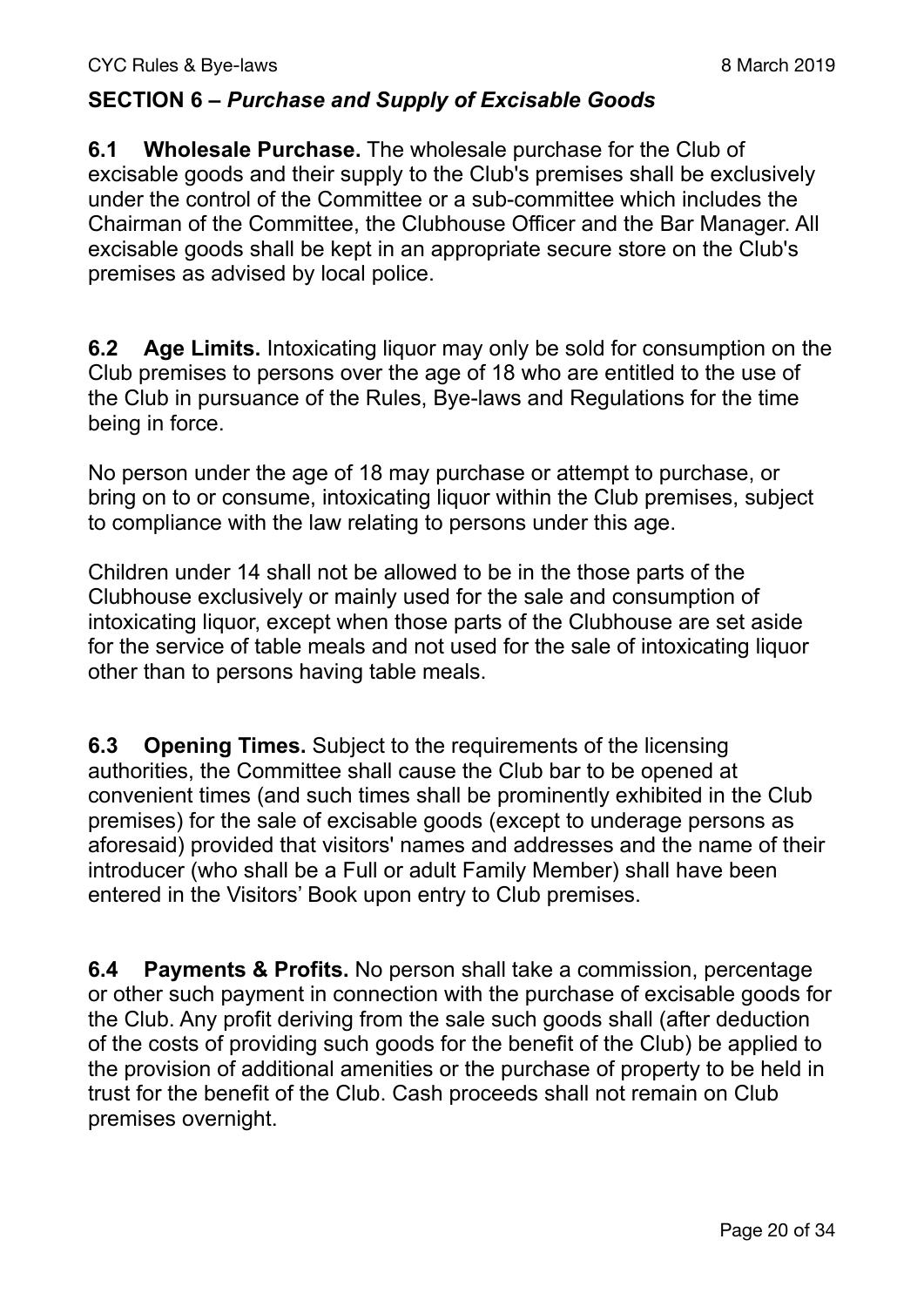**6.5 Accounts.** Proper accounts of all purchases, receipts, stock and sales shall be kept by the Bar Manager and acting Bartender and presented to the Treasurer and the duly appointed auditor and for inclusion in the annual accounts.

Such information as may be required by the Secretary, the Treasurer and the independent examiner for the compilation of any statutory returns in connection with the payment of excise or other duty or tax be made shall also be furnished.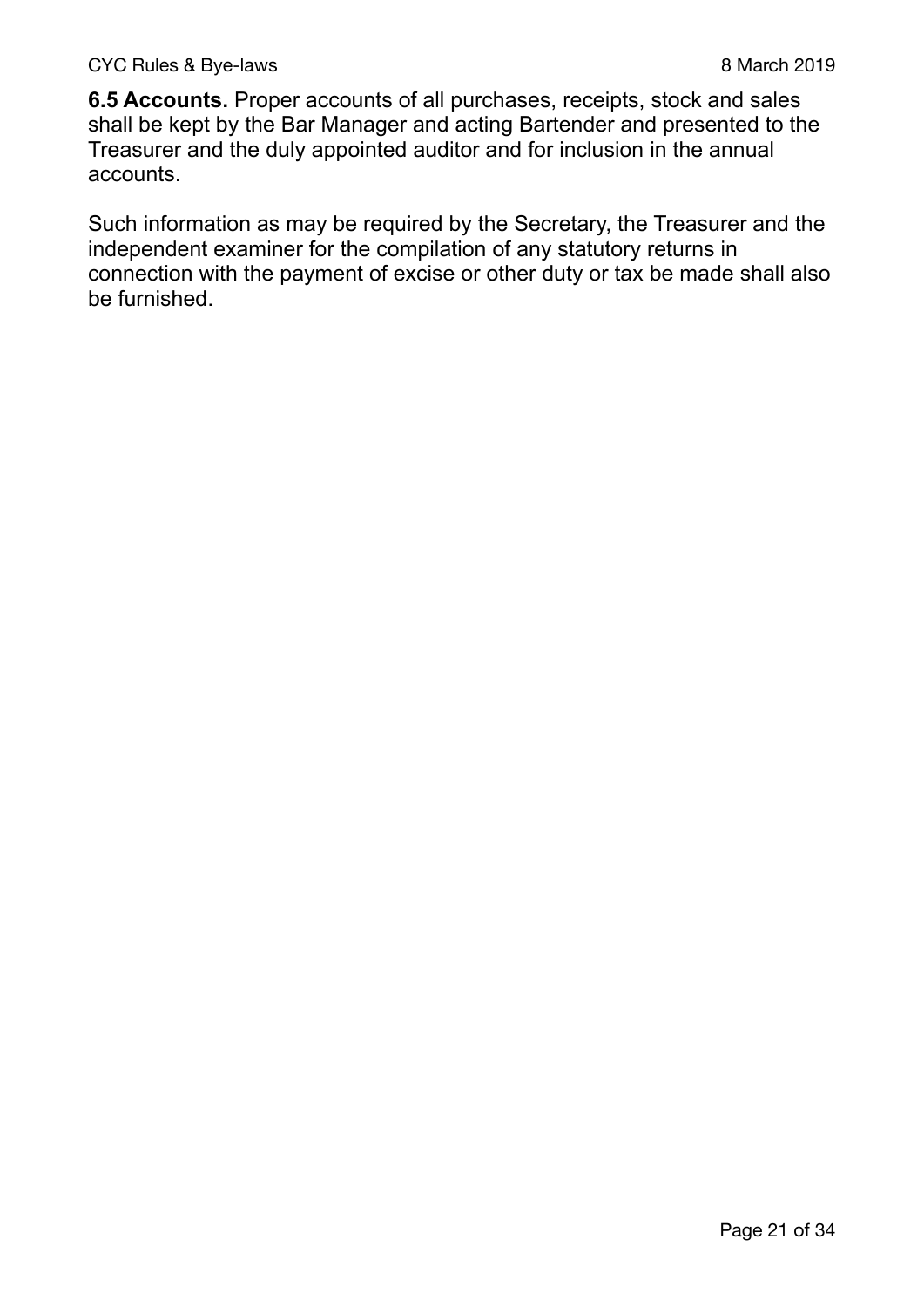#### *Moorings Bye-Laws*

1 **Introduction**: The fundus of the river Tamar at Cargreen is owned by the Duchy of Cornwall and leased to the Cargreen Yacht Club.

The Queen's Harbour Master (QHM) is responsible for the management of the river, and issues licences to yacht clubs and other organisations to lay moorings in defined areas. Cargreen Yacht Club (CYC or The Club) is licensed by QHM to lay moorings at Cargreen.

Under the terms of the Duchy lease the Club allocates moorings on licence to members.

The mooring tackle (consisting of sinker, ground chain, riser and hippo buoy) is usually owned by Club members.

Some moorings are available for rent to members.

No member has any rights to a particular position on the fundus though in general the Club will allocate the same mooring position to members year on year.

The annual fee for a licence and the rental rates are determined from time to time at the AGM. Members shall apply annually to the Moorings Officer to renew their mooring allocation using the form provided (usually on-line).

2 **Laying of Moorings**: Moorings at Cargreen will be laid by the CYC Bargemaster. No other individual, club or contractor may lay or move moorings at Cargreen without permission from the Mooring Officer.

3 **Servicing of Moorings**: All moorings at Cargreen will be serviced annually by the Bargemaster and his servicing team, usually in November. Owners of boats will not usually be contacted individually prior to the service.

In cases where a boat occupies the mooring, a Mooring Service Charge will be levied.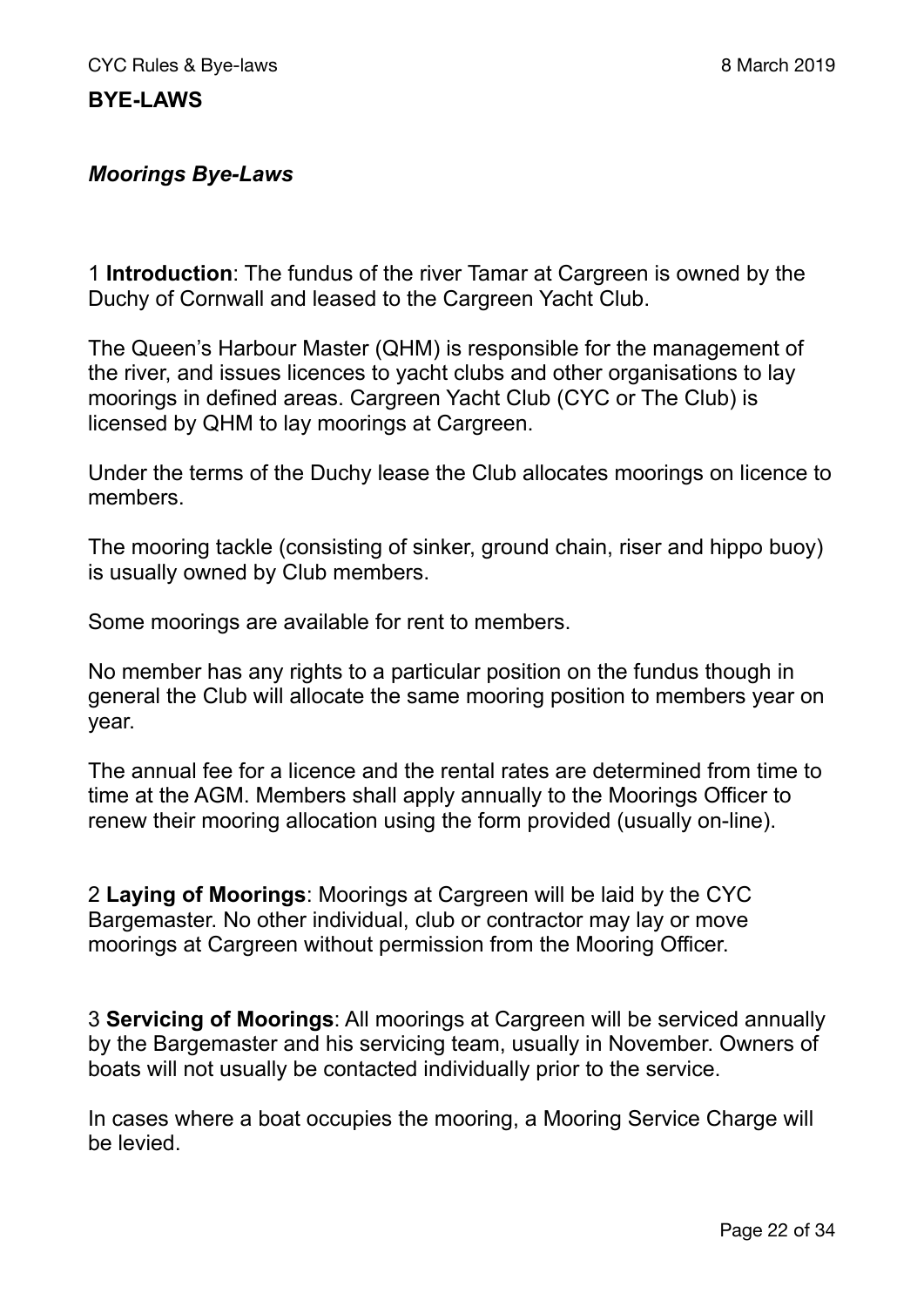#### CYC Rules & Bye-laws 2019

For smaller boats (generally 30 feet and under) the boat will be taken alongside the Barge and a standard charge of £30 will be levied. For larger boats and multi-hulls (where a long line technique is used to transfer the boat to another mooring) and in cases where additional work is required the charge will be greater to take into account the time taken and the hourly cost of running the Barge.

Where practicable, owners of larger boats and multihulls will be requested to move their vessels to another mooring during the servicing.

Any strops found on unoccupied moorings during servicing will be removed because of the risk of fouling the mooring barge propeller. A charge for strop removal may be raised if bargework is delayed.

4 **Allocation of Moorings**: The order in which applicants are offered mooring positions will be decided by the Mooring Officer, taking account the type and size of vessel, the date of application and the applicant's geographical preferences. Moorings are for the sole use of the mooring holder, or holders in the case of joint ownership of a yacht.

Where yachts are jointly owned the Mooring Officer may require supporting documents such as insurance, SSR certificates or a bill of sale. Moorings may not be transferred, reassigned, sublet or sold, nor may members make any private arrangements to allow their moorings to be used by a third party.

Mooring tackle may only be purchased from the Moorings Officer, who will provide a valuation.

#### 5. Mooring Holders Obligations:

Boat owners must maintain their boats in a good and seaworthy condition and are responsible for the safety and security of their own vessels and equipment. Owners must report any perceived defect in the integrity or positioning of their mooring, or proximity to other vessels, to the Mooring Officer as soon as possible and should arrange for the boat and strops to be inspected at least every three weeks – this is particularly important for boats overwintering afloat. Mooring holders must obtain the prior consent of the Moorings Officer to any change of vessel to be placed on their moorings. Consultation with the Moorings Officer is advised before changing boats as their mooring might not be suitable for the new boat. Owners must inform the Mooring Officer if they will not be using their moorings for any period over 4 weeks between 1st April and 30th October.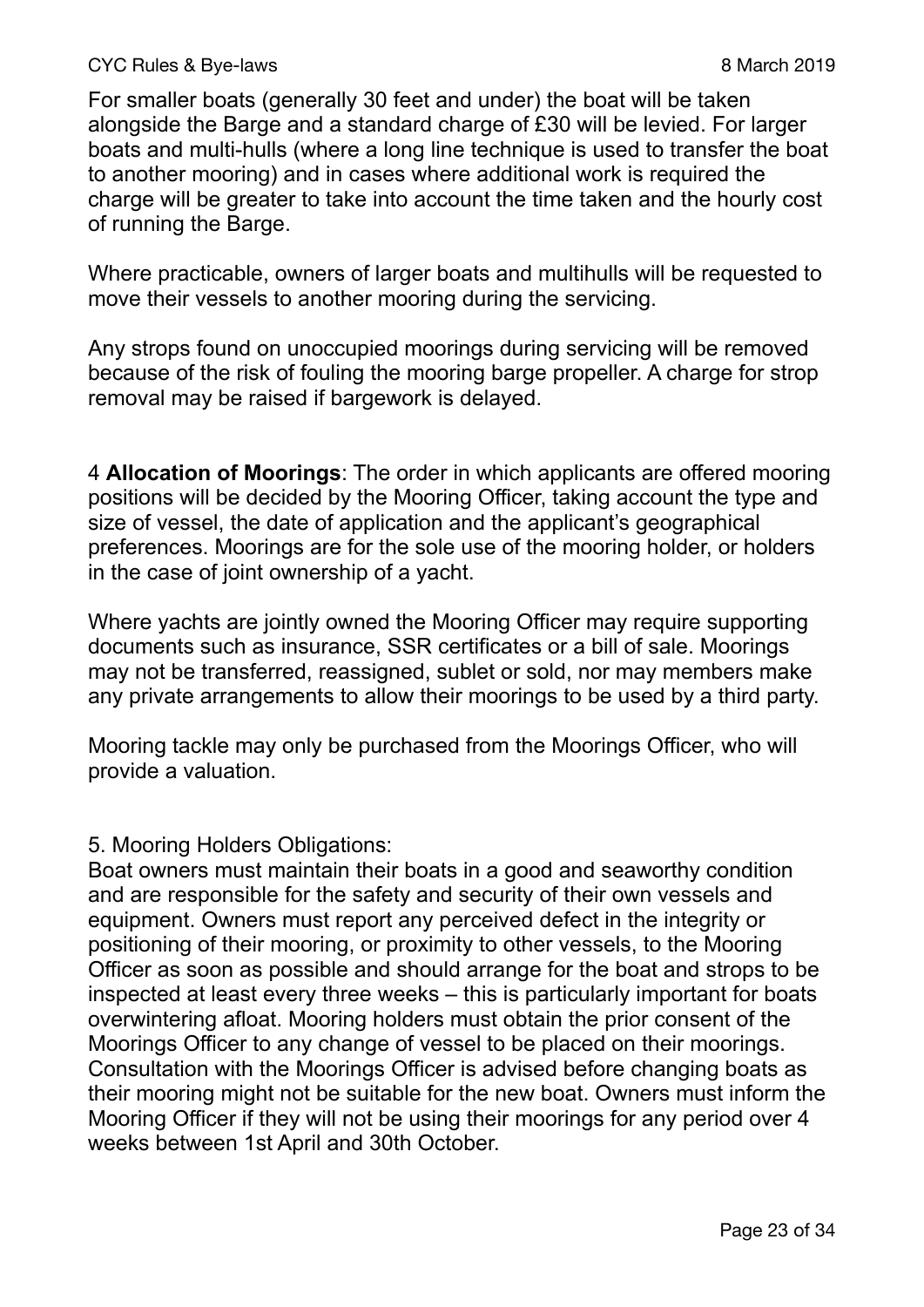6 **Rental of Moorings**: The Club normally has a number of moorings to rent to members on a monthly or annual basis. Tenants of moorings have no right of tenure beyond the agreed rental period but the Moorings Officer will endeavour to give long term tenants the same mooring position year on year. The Moorings Officer will offer tenancies in order of application taking into account the size and type of vessel and applicant's geographical preferences.

7 **Vacant Moorings**: Mooring holders whose moorings will be left vacant for periods over 4 weeks should inform the Mooring Officer. The Moorings Officer may let these moorings on a temporary basis, the fees arising will be shared equally by the mooring holder and the Club in the first year but if the mooring is not occupied for more than one year any ensuing fees will be retained by the Club. Members who own mooring tackle will remain responsible for the costs of the annual mooring service.

8 **Relinquishing a Mooring**: All mooring transactions will be carried out by the Moorings Officer. Members who wish to relinquish their mooring shall notify the Moorings Officer who will ad- vise a value for the mooring tackle.

The Club will have first option on purchase of the tackle; if the Club does not wish to purchase, the tackle may be sold, at the valuation of the Moorings Officer, only to another Club member.

If, at the time of licence renewal, there is no willing purchaser, the Club will, at the request of the member, take back the mooring into its ownership in lieu of the outstanding annual fees and servicing costs.

A member owning mooring tackle is allocated, but does not own, the position on the fundus.

 Owners are strongly advised to inform the Mooring Officer of intended sales prior to 1st November so that an accurate valuation can be determined when the mooring is lifted during the annual service.

9 **Mooring Strops**: a) The Club is responsible for the integrity of moorings up to and including the swivel. Mooring holders and tenants are entirely responsible for the provision of suitable strops to secure the yacht to the swivel, and for ensuring that their foredeck fittings are of suitable size and strength.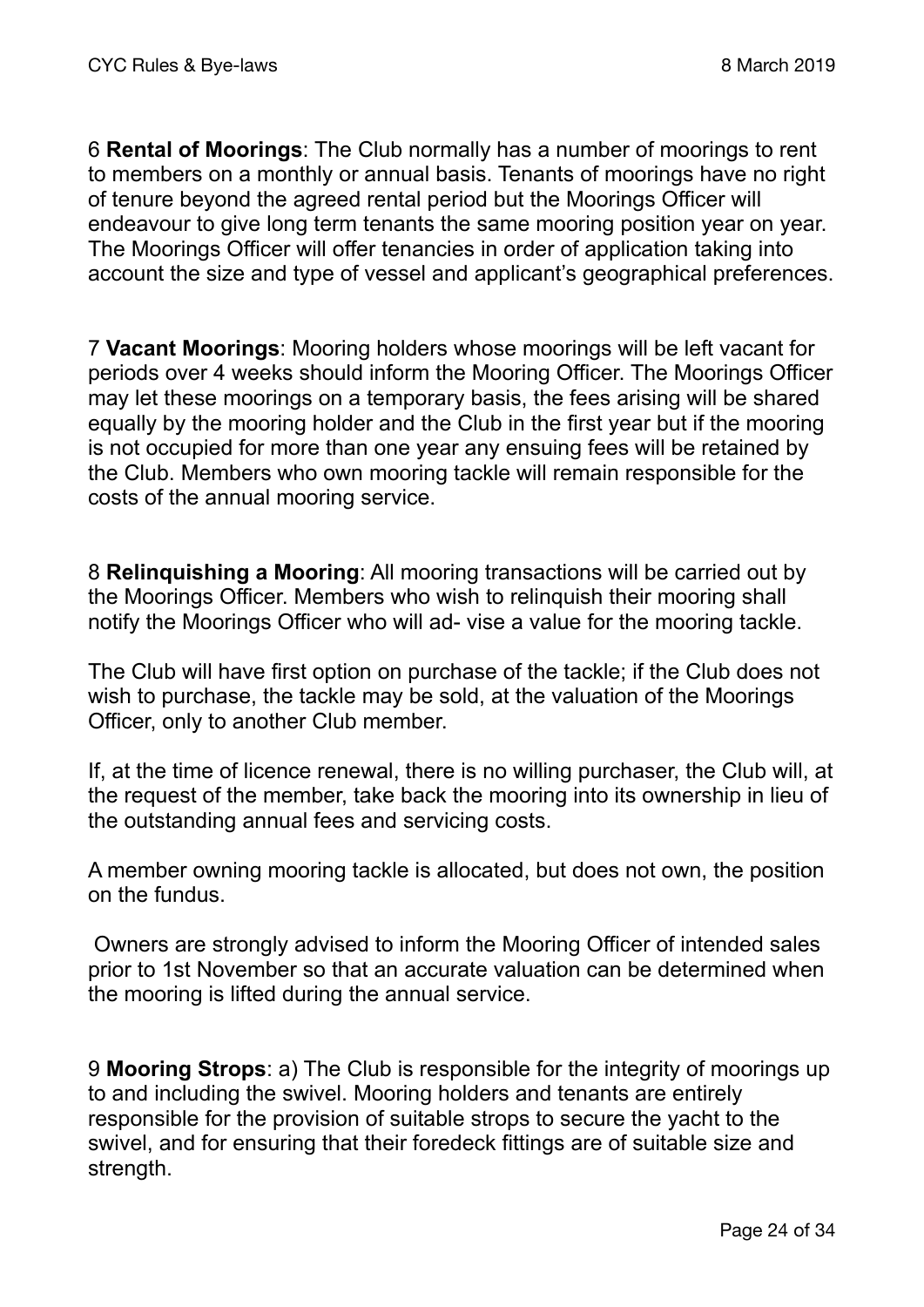Two strops are preferred where feasible and should be as short as practicable. A recommended specification can be found on the Club's website or from the Moorings Officer. All strops need to be protected against chafe and all shackles must be securely moused. Stainless steel shackles should be used wherever possible. The Mooring Officer and Bargemaster will advise if requested.

b)If, in the opinion of the Moorings Officer or Bargemaster, a vessel's mooring strops or fittings are inadequate the owner will be requested to rectify the situation within twenty-one days. If strops are considered in urgent need of re- placement the Moorings Officer or Bargemaster may replace them or add additional strops. The owner will be charged for the new strop(s) and a service charge of up to £50 may be applied.

Owners who decline to improve their foredeck fittings or persistently use inadequate strops may have their licence to use a mooring or rental agreement restricted or curtailed.

c) Strops should be removed from vacant moorings. The mooring servicing team will usually remove strops left on moorings when the moorings are serviced. A charge for strop removal may be raised if bargework is delayed.

10 **Licence Holders Charges**: Mooring charges covering fundus leasing costs, annual inspection and indemnity insurance shall be fixed at the AGM by a simple majority vote of Members present and entitled to vote. The mooring financial year runs from 1st March to 28/29th February. Payment is due on 31st January; late payment will normally attract a £50 surcharge.

Any replacement mooring tackle required at annual inspection will be an additional cost which will be raised with the Mooring Renewal invitation or by separate demand as necessary.

Payment should be made within one month; late payment will normally attract a 10% penalty.

The Moorings Officer will endeavour to give at least 12 months' notice of the need for major replacements but Members must appreciate that this may not be possible in every case.

11 **Tenants Mooring Charges**: Charges for rented moorings are agreed annually at the AGM. Different rates may be set for annual and monthly rents. Rental charges are inclusive of annual service and replacement costs. Rental charges must be paid before the mooring is occupied.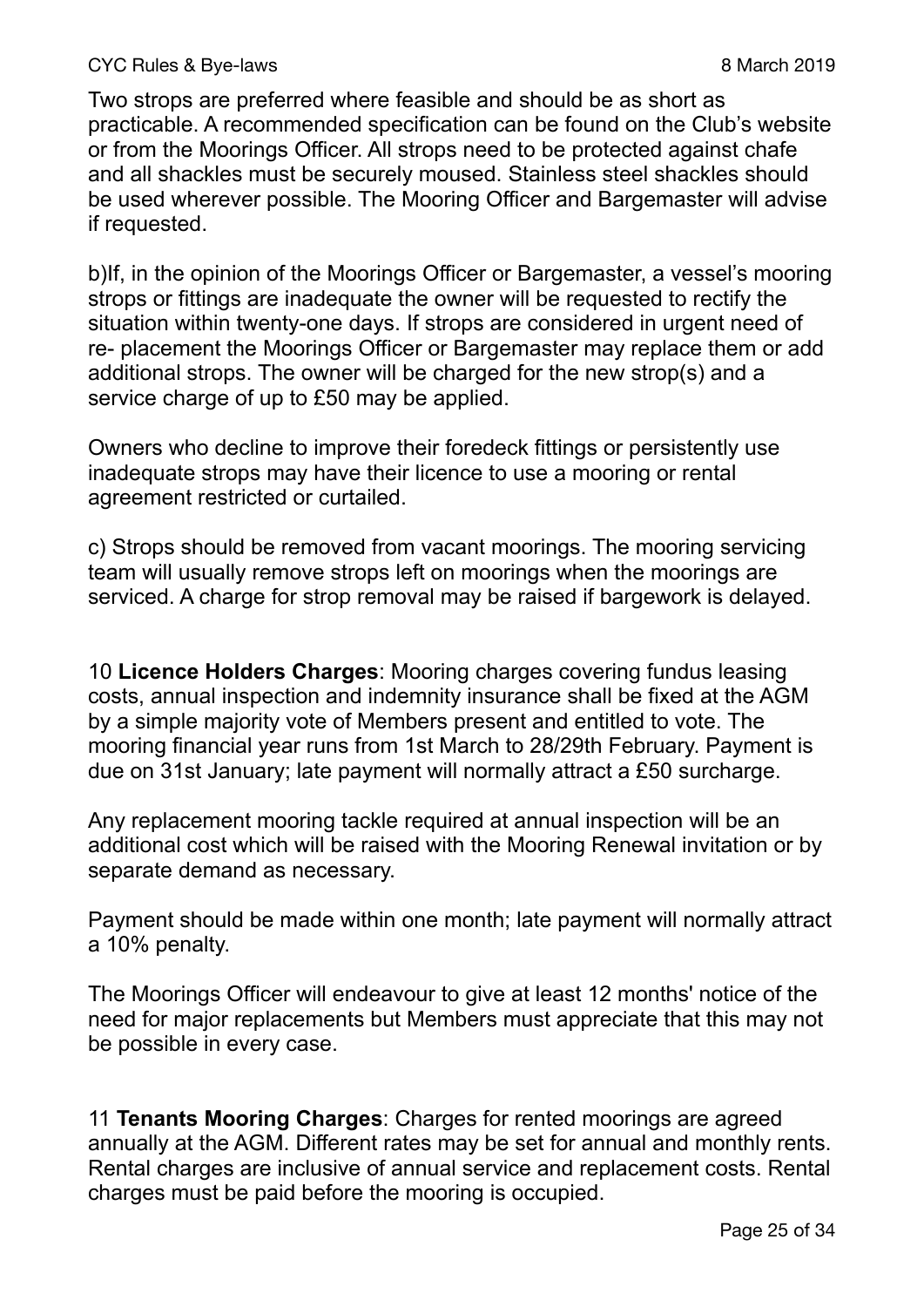12 **Arrears of Mooring Charges**: Any member whose mooring charges are unpaid after 1st March is liable to have both the privilege of membership and the allocation of his mooring position suspended. The member may not enter the Club's premises, enter any Club event or regatta nor vote at any meeting.

Members whose mooring charges are still unpaid after 1st May shall cease to be members. They must vacate their moorings immediately and forfeit any mooring position in the Tamar River area leased by the Club. Such exmembers may be eligible for re- election but may be required to pay an entrance fee and any arrears of mooring or other fees.

13 **Liveaboards**: Permanent residence on boats on Club moorings is forbidden. Potential members who wish to live on-board permanently will not be allocated a mooring. Existing members and visitors who wish to live on board their boats may do so for periods not exceeding four weeks but may exceptionally be granted extensions of that period with the approval of the Committee.

14 **Non-members' use of Moorings**: In order to promote the Club's welcoming image, non- members will be permitted to stay on a Club mooring for up to one month. In exceptional circumstances, and at the Moorings Officers discretion, lets of more than one month may be permitted. Rates will be determined by the Moorings Officer. Temporary membership may be extended to visiting yacht crews under Club rule 2

15 **Security/Boatwatch**: Members applying for moorings acknowledge that the boat watch scheme or any other security measures confer no rights to the mooring holder or tenant and impose no obligation on the Club, the Officers or on the individual members. The mooring holder or tenant recognises that any Boatwatch scheme or other security measures provided by or organised by the Club or individual members are necessarily limited in scope and effectiveness and cannot be relied upon to provide any particular level of cover or protection.

The mooring holder or tenant agrees to hold free of liability and to indemnify the Club, the Committee, the Boatwatch Manager, and individual members in respect of any actual or alleged failure or deficiency of any Boatwatch scheme or other security measures provided by or organised by the Club or individual members regardless of whether the alleged failure or deficiency was the result of negligence or any other cause.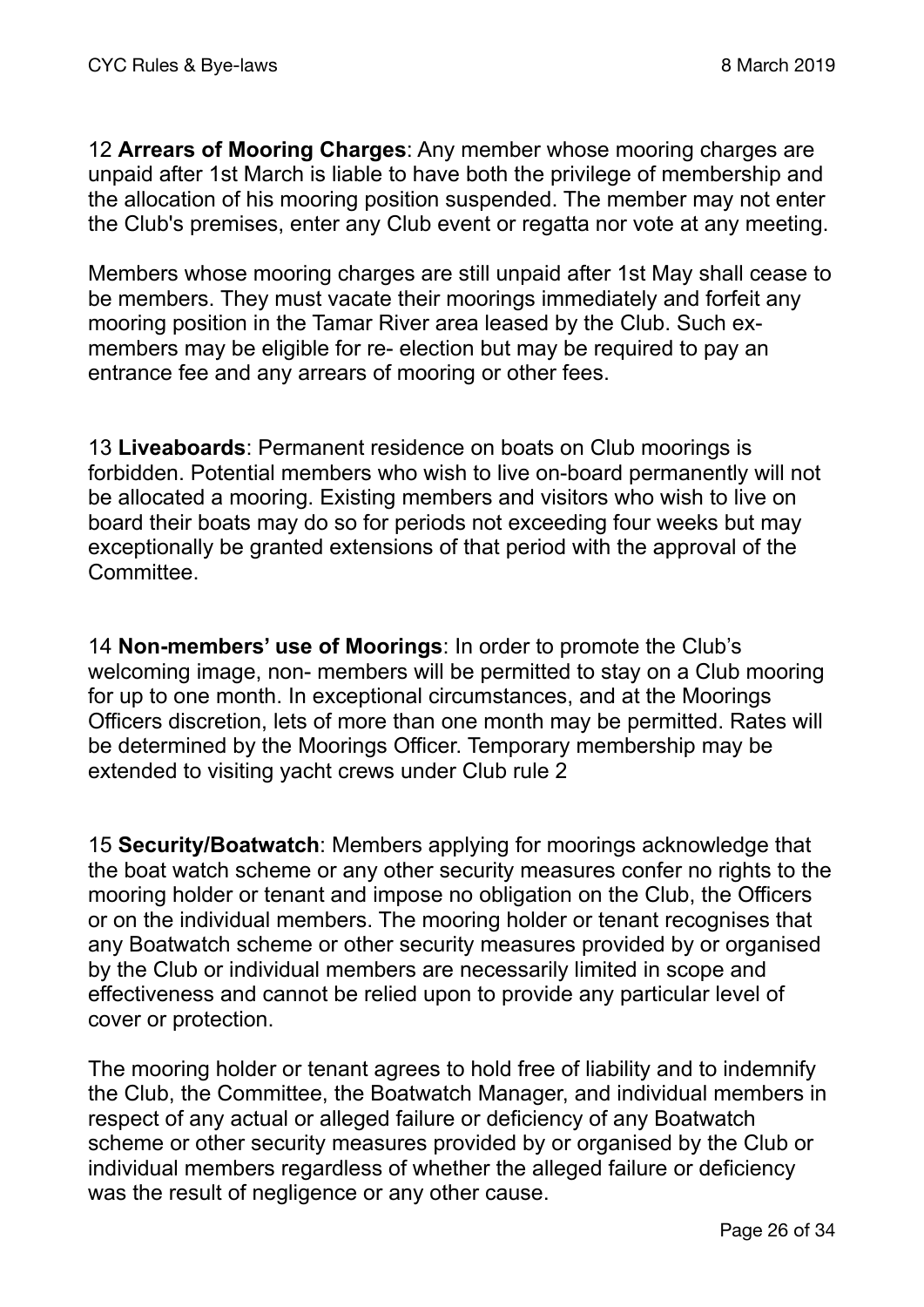16 **Insurance**: Third Party Insurance. Owners of yachts, tenders and dinghies secured in the Club's mooring area, foreshore, "toast racks" and dinghy parking areas shall ensure such craft are covered by third party insurance of at least two million pounds (£2M).

Such insurance shall include removal of the wreck if their vessel is wrecked while occupying a Club mooring. Cargreen Yacht Club will not be responsible for any loss, damage, death or personal injury however caused to any person, vessel or equipment as a result of their vessel being moored at Cargreen.

17 **Movement of Moorings**: The Club reserves the right to move any vessel or mooring tackle, at its discretion, in the interests of safety or in the interest of the efficient management of the moorings. Mooring owners whose vessels are moved for safety or efficiency will be offered a suitable alternative.

18 **Disputes**: Any dispute arising from the holding of a Club mooring shall be dealt with in accordance with the Disputes Resolution Procedure laid down in Section 3 of the Club Rules.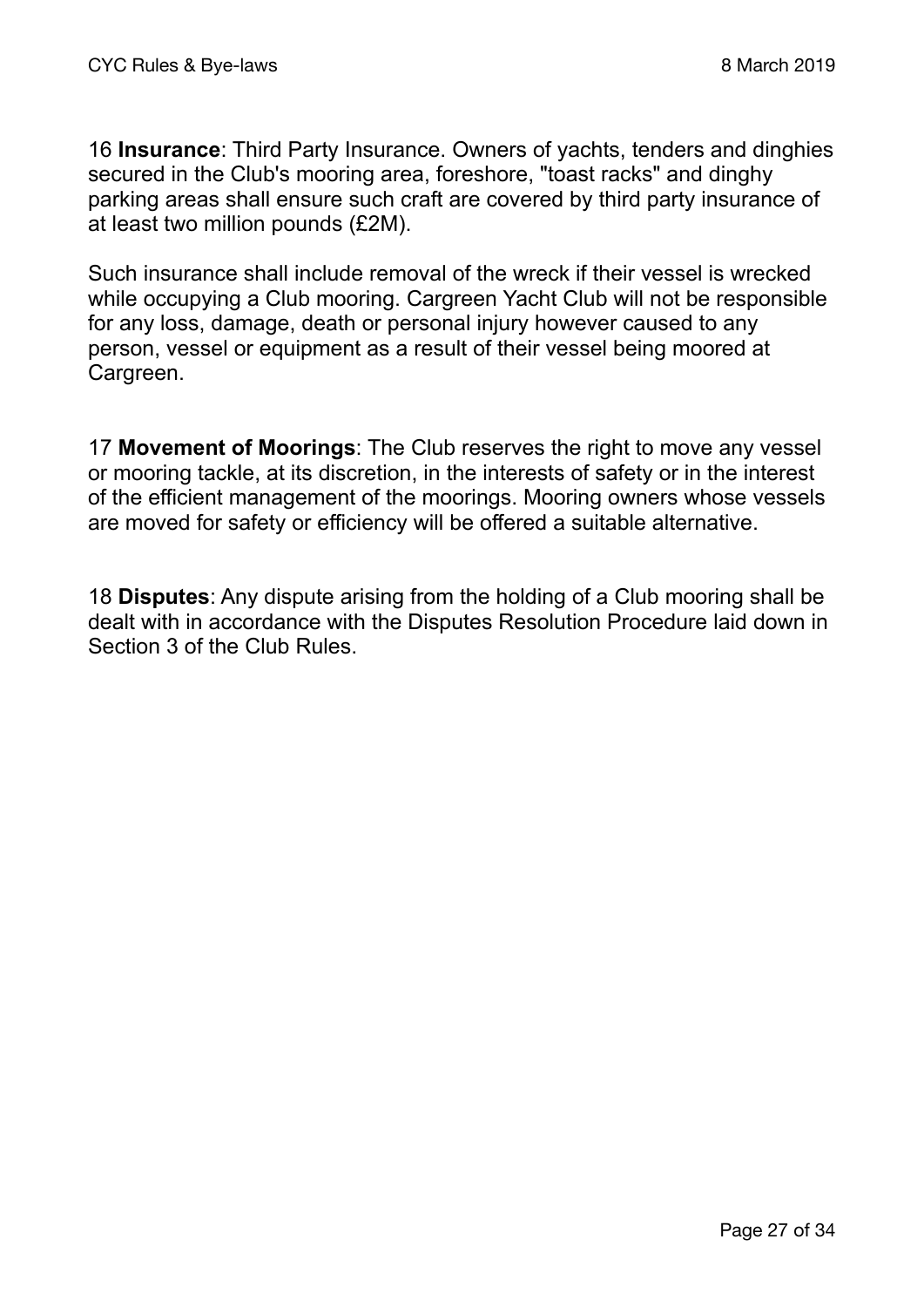## *Clubhouse & Site Bye-Laws*

1. **Car Parking.** Parking is permitted only in the marked spaces. Parking in the marked spaces is a privilege and is not a right. The privilege to park may be withdrawn by resolution of the Committee. Cars shall only be parked in designated areas on the Club Site and so as not to cause an obstruction to other cars or to the approaches to the Clubhouse. If vehicles are to be left overnight details should be entered in the car parking register in the Clubhouse *(in the entrance hall)*. Due to scarcity of parking space the cars of non-members may not be left on site overnight.

### 2. **Parking of Dinghies & Tenders.**

- a. **Parking of Dinghies on Club Site.** Application to park dinghies on the Club Site shall be made to the Sailing Officer, or the nominated person, on the forms provided. Summer and winter charges approved at the AGM shall be levied. Dinghies shall be kept on launching trolleys capable of being easily moved by one person to permit mowing of grass. Trolleys shall be clearly and indelibly marked with the owner's name; an unidentified trolley and its dinghy shall be liable for removal from the Club site. The grass parking area is marked out with an access route; this route shall be kept clear to allow boats at the rear to be extricated easily. Detailed conditions and procedures for parking will be issued on acceptance of applications. Parking of dinghies by non-members requires the specific permission of the Committee or the Sailing Officer.
- b. **Parking of Tenders on the Foreshore and in the "Toast-racks".** Application to park tenders on the foreshore or in the "toast-racks" shall be made to the Moorings Officer, or the nominated person, on the forms provided. Charges as approved at the AGM shall be levied. Tenders and trolleys shall be clearly and indelibly identified; unidentified tenders and trolleys shall be liable for removal from the vicinity of the Club site.
- 3. **Boat road trailers** (including combination trailers) shall not be stored on the Club site or on the beach. Road trailers must be taken away immediately after delivery of the boat to the Club site. Every trolley must be marked with the owner's name or identifying sticker.
- 4. **Dogs** with the exception of guide dogs, are not allowed in the Clubhouse. Dogs elsewhere on Club property must be kept under control and must not be a nuisance to members and guests.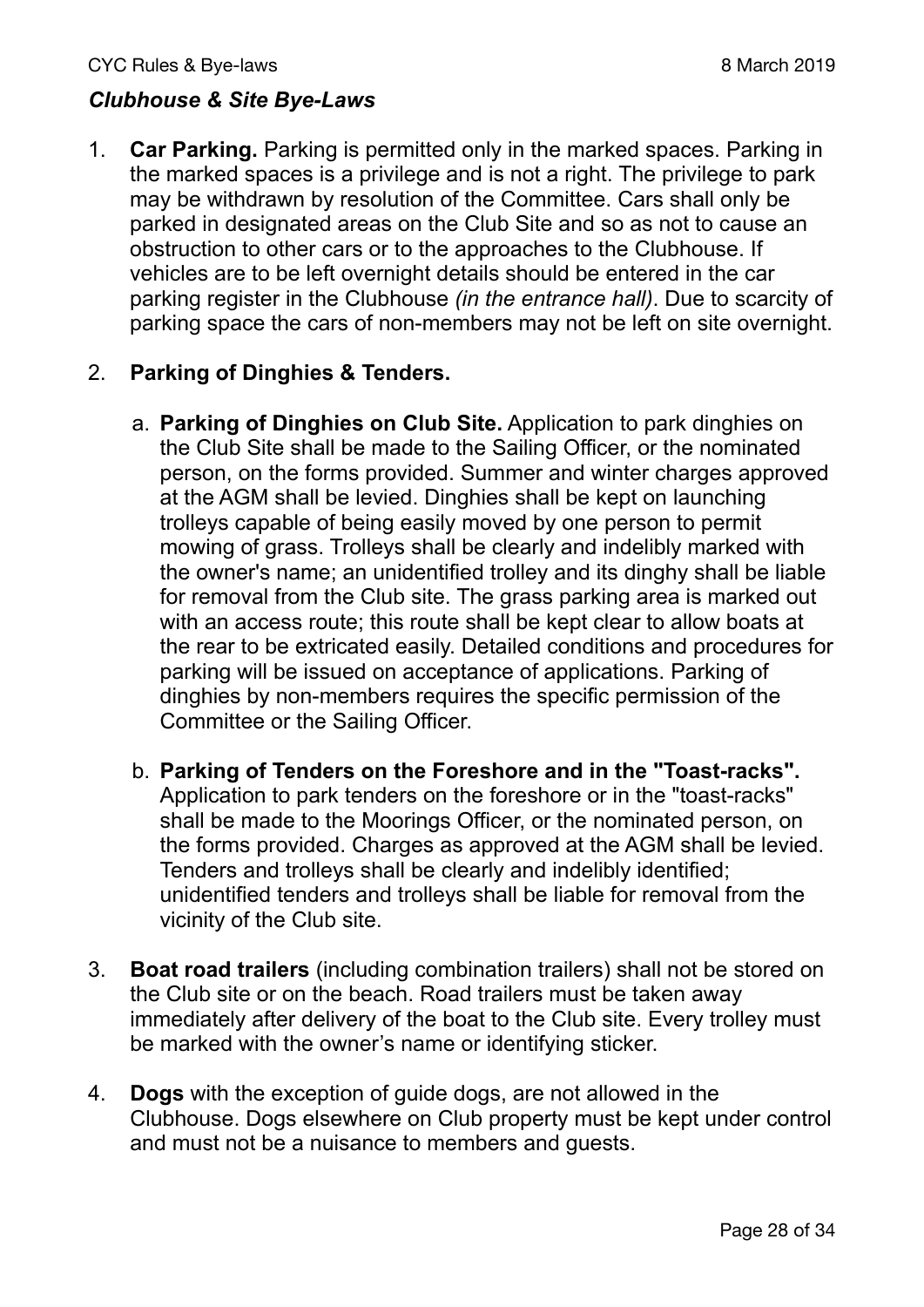- 5. **Clubhouse Access**. Access to the Clubhouse is by electronically operated security lock. Members may apply for a personal electronic key; a small (refundable) charge shall be made to cover electronic key costs. The loss of an electronic key shall be reported immediately to a Club Officer for cancellation of that key. A further charge shall be made for lost keys.
- 6. **Causeway.** The Committee shall as far as is practicable maintain an adequate causeway across the mud flats adjacent to the Club Site out to the low water springs mark, suitable for launching dinghies at all states of the tide. Members shall appreciate that soft and dangerous mud exists either side of the causeway and great care must be exercised not to stray off the line of the causeway.
- 7. **Vehicles on the Causeway**. Because it is more dangerous than may be obvious motor vehicles may not be taken onto the Causeway beyond the initial slope without the prior consent of and supervision of the Causeway manager or designated Officer.

#### 8. **Visitors.**

- a. **Use of Club by Members of Other RYA Clubs**. A member of any club affiliated to the RYA may be authorised by a member of the Committee to use the Club's premises for up to 14 days continuously. Such authorisation shall be in writing and specify the dates the said person may use the premises.
- b. **Participants in Club Races/Cruises**. Any person who participates in any race, cruise or regatta sponsored by or on behalf of the Club is entitled to use the Club premises within a period 24 hours before and after the event in which they are participating.

**c. Visitors' Book**. Members shall enter the names of all their respective guests in the Visitors' Book on entering the Clubhouse. Their guests shall enter their respective names address and signatures. Apart from prearranged visits by other sailing clubs and associations not more than seven guests per member may be introduced in any one day and the same guest may not be introduced more than six times in any calendar year.

9. **Notice Boards.** A Member shall not cause any communication in whatever form to be exhibited on Club notice boards without permission of a Club Officer.

**10. Settlement of Accounts.** A member shall settle any indebtedness for refreshments or otherwise before leaving Club premises.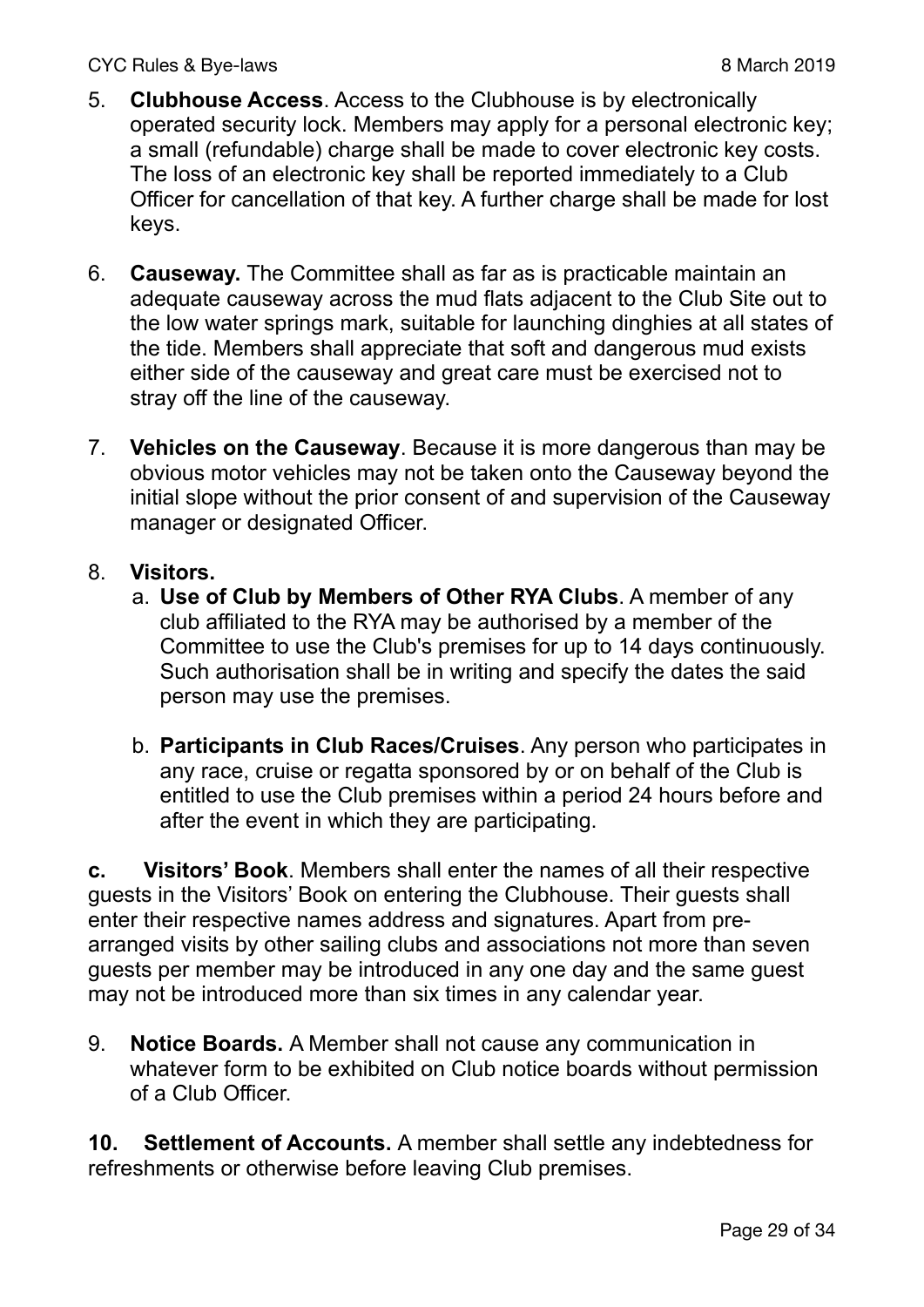**11. Suggestions Book.** Members are invited to record suggestions in the book provided in the Clubhouse.

**12. Young People**. Young people under the age of 18 (including cadet members) shall only be admitted to the Club's premises when accompanied by a parent or guardian, or supervised by an authorised adult Member, unless a signed parental indemnity has been received and accepted by the Committee or a Flag Officer.

**13. Smoking** is allowed on the Club Site but not in the Clubhouse. Cigarette ends and other arisings are to be properly disposed with regard to the fire risks of the wood construction of the Clubhouse.

**14. Footwear in Clubhouse.** Dirty or wet footwear shall not be worn inside the Clubhouse.

**15. Cleanliness.** Members are expected to clean up any mess they may make and to leave the galley, the toilets, showers etc in clean condition.

**16. Outboard Store.** Members' fuel may not be left in the store except on small motors with integral fuel tanks. There is a legal limit on the amount of fuel which may be kept in the outboard store. (*The Club needs that amount for Club purposes.)* All motors and oars must be identified with an identifying mark supplied by the Club, by arrangement with the nominated Club Officer. Motors and oars left in the store without identification or authorisation may be removed. Motors must only be stored on the racks provided. Only a limited number of outboards larger than 20 kg will be permitted.

**17. Gates.** Members are asked to keep the gates shut in order to discourage dogs and other undesirable visitors.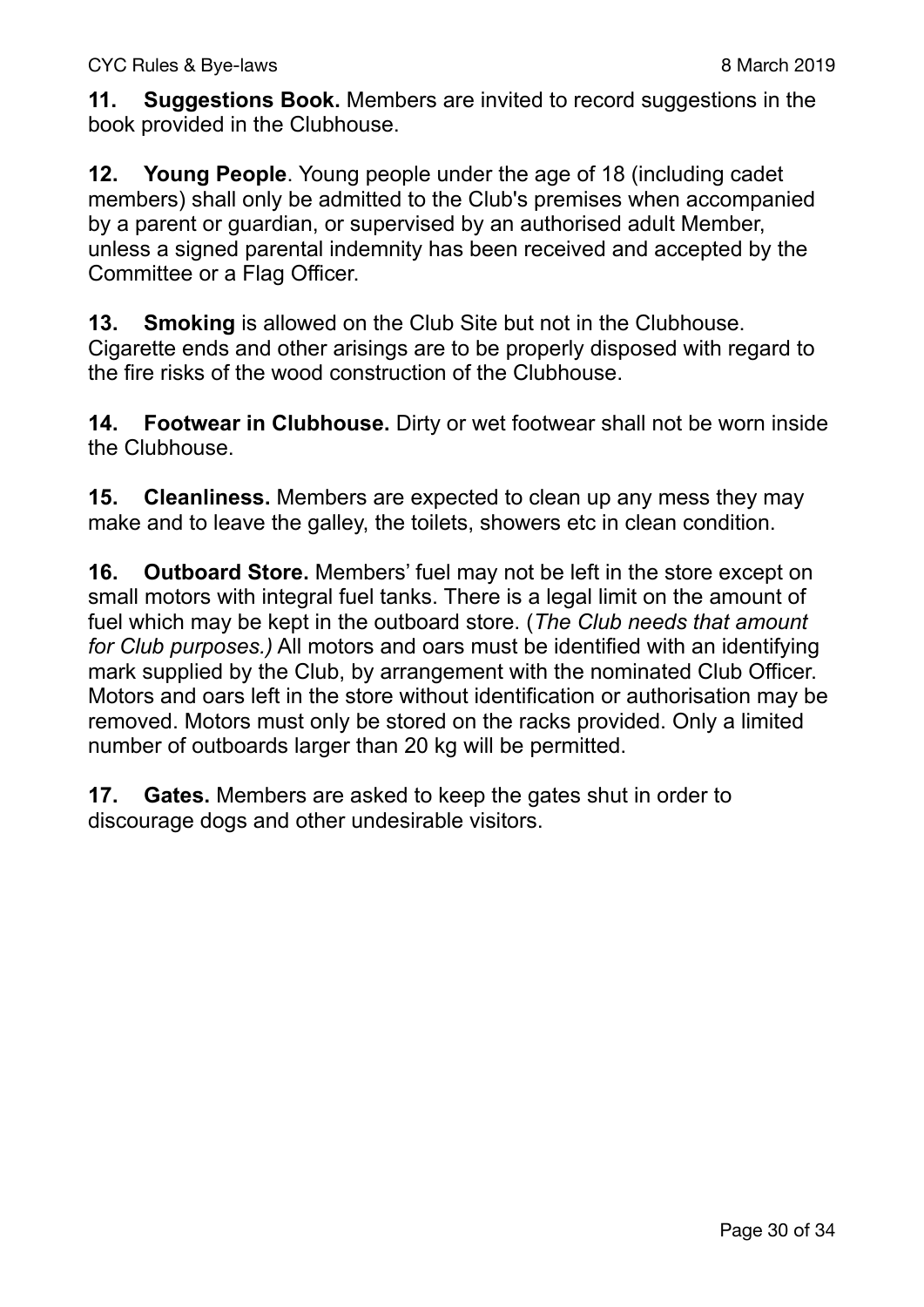#### *Boatwatch Bye-Laws*

- 1. **Legal Basis.** The provision of any Boatwatch or other security scheme is entirely at the discretion of the Committee and shall be on such terms and conditions as the Committee may from time to time decide**.** The purpose of such scheme shall be to assist the Police (both the Ministry of Defence and civil police) to deter crime on and about Club property and moorings. However as the purpose is to deter (but not to detect or prevent crime) neither the Club nor the Committee nor any of its members nor any member performing Boatwatch duty, shall be liable for any loss or damage which may be suffered by any yacht or boat owner. The mooring holder recognises that any Boatwatch or other security measures provided or organised by the Club are necessarily limited in scope and effectiveness and cannot be relied upon to provide a particular level of cover or protection from theft and vandalism.
- 2. **Appointment of Boatwatch Manager.** The Committee will appoint a Boatwatch manager to manage a Boatwatch Scheme on such terms and conditions as it may decide. The Boatwatch Manager will establish by the end February each year the names of those of the mooring holders who wish to perform Boatwatch duty and then prepare duty watch bill for the season.

**3. Boatwatch Season.** Boatwatch duty will start at a date in April and end on a date in October to be decided by the Committee each year having regard to the number of moorings and the amount of money available.

**4. Voluntary Basis of the Scheme.** The mooring licence fee and the mooring rental fee will include an element to support the Boatwatch scheme. The Club may offer a discretionary discount against fees due from members in the year following the duty undertaken. The decision to offer and the value of any discount will be determined by the Committee from time to time. Mooring holders are expected to volunteer for at least one duty and encouraged to serve two duties but no member shall serve more than six duties**.** 

**5**. **Extent of Cover.** The Boatwatch Manager will aim to cover more than 90% of the nights in the season but notwithstanding that the Club cannot, because it depends upon the goodwill of members, undertake to cover any particular number of nights.

**6**. **Boatwatch Guidelines.** The Boatwatch Manager shall, following discussions with mooring holders, each year prepare guidelines for the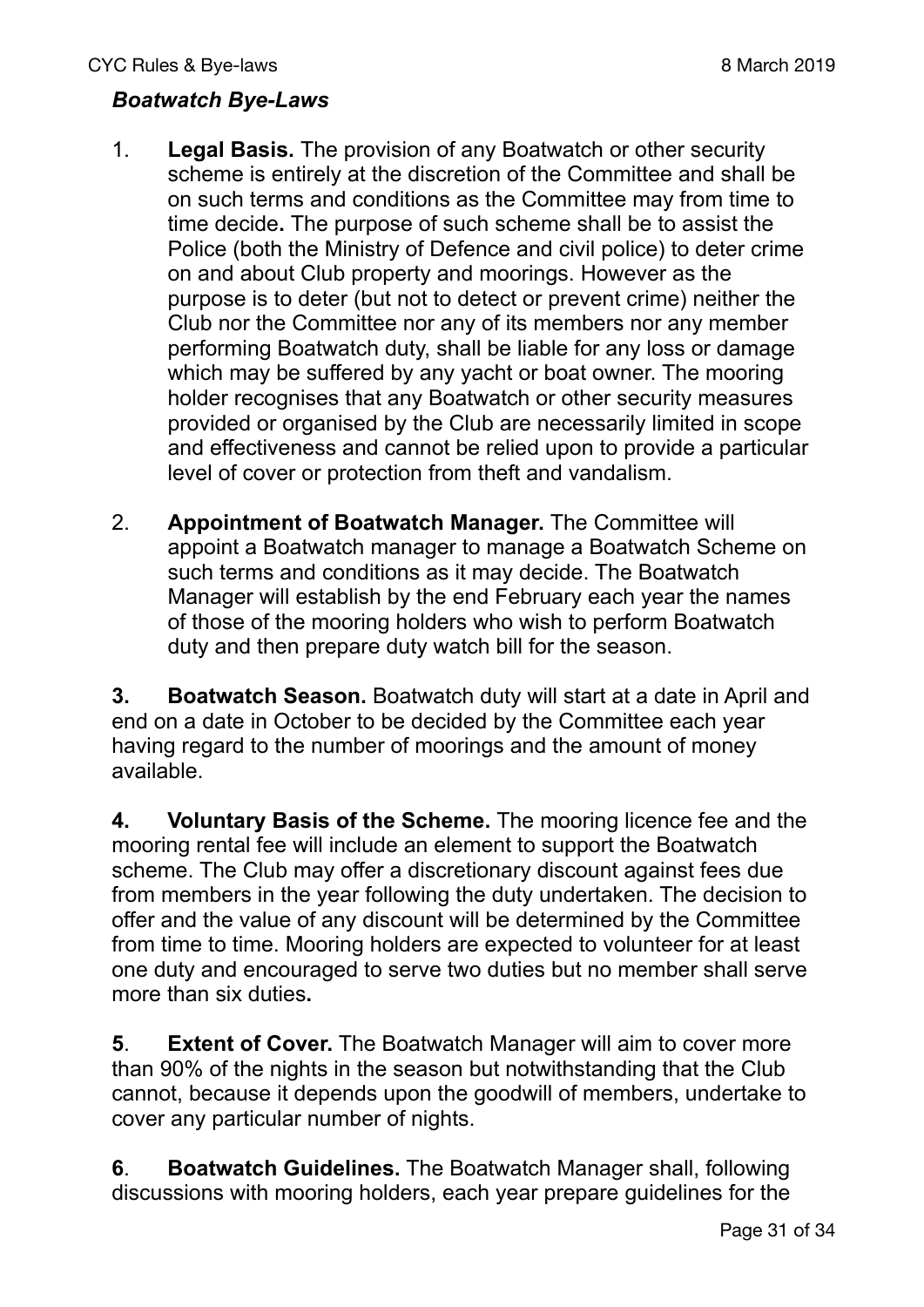conduct of Boatwatch duties in the forthcoming season. Such guidelines must then be approved and adopted by the Committee before they have effect. Those members who perform Boatwatch duties shall be expected and required to perform their respective duties diligently in accordance with these guidelines.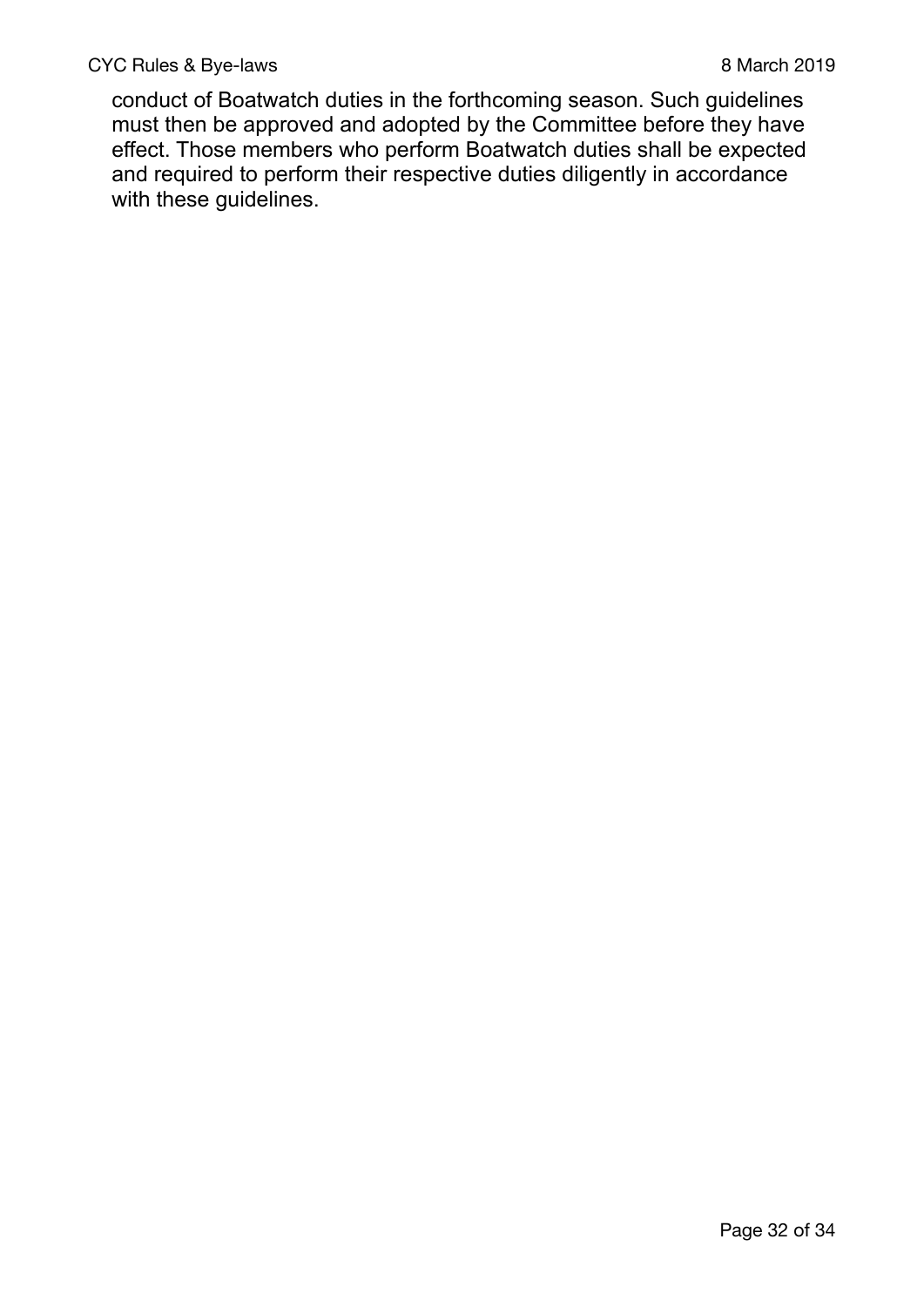#### *Bye-Laws on the Use of Club Boats*

1. The following Club-owned boats are available for the general use of only fully paid-up members (including Cadets and Student Members):

Club Pico dinghies (6) RS Vision dinghies (2) Topper dinghy (1)

- 2. The two RS Feva dinghies are for the exclusive use of Cadet members participating in or representing the Club in organised training activities, races or regattas. The use of the Fevas will be overseen by the Cadet Officer.
- 3. Club safety boats are not available to members for private use or trips.
- 4. A member wishing to use a Club boat for Club organised or authorised events such as races must book a boat in advance through the Sailing Officer or a nominated person and sail under the Club's burgee.
- 5. There will be no charge for the use of a Club boat taking part in a Club organised or authorised event or activity. Club boats are not available for hire or for private and unsupervised purposes.
- 6. Before a member may take a Club boat on the water, they must be able to demonstrate that they know how to rig it properly.
- 7. All members sailing Club boats must wear appropriate buoyancy aids at all times.
- 8. In the event of damage to or loss of Club boats or equipment or injury to the crew or third parties, the member will be required to submit a written report to the Sailing Officer describing the incident. This might be needed for insurance purposes.
- 9. In certain circumstances, such as open days or sailing taster sessions, non-members may be allowed to sail Club boats, but only if the user signs on as a temporary member (on such terms as the committee may decide) and is subject to supervision during the event. The committee will designate in advance the events when temporary memberships are to be allowed.